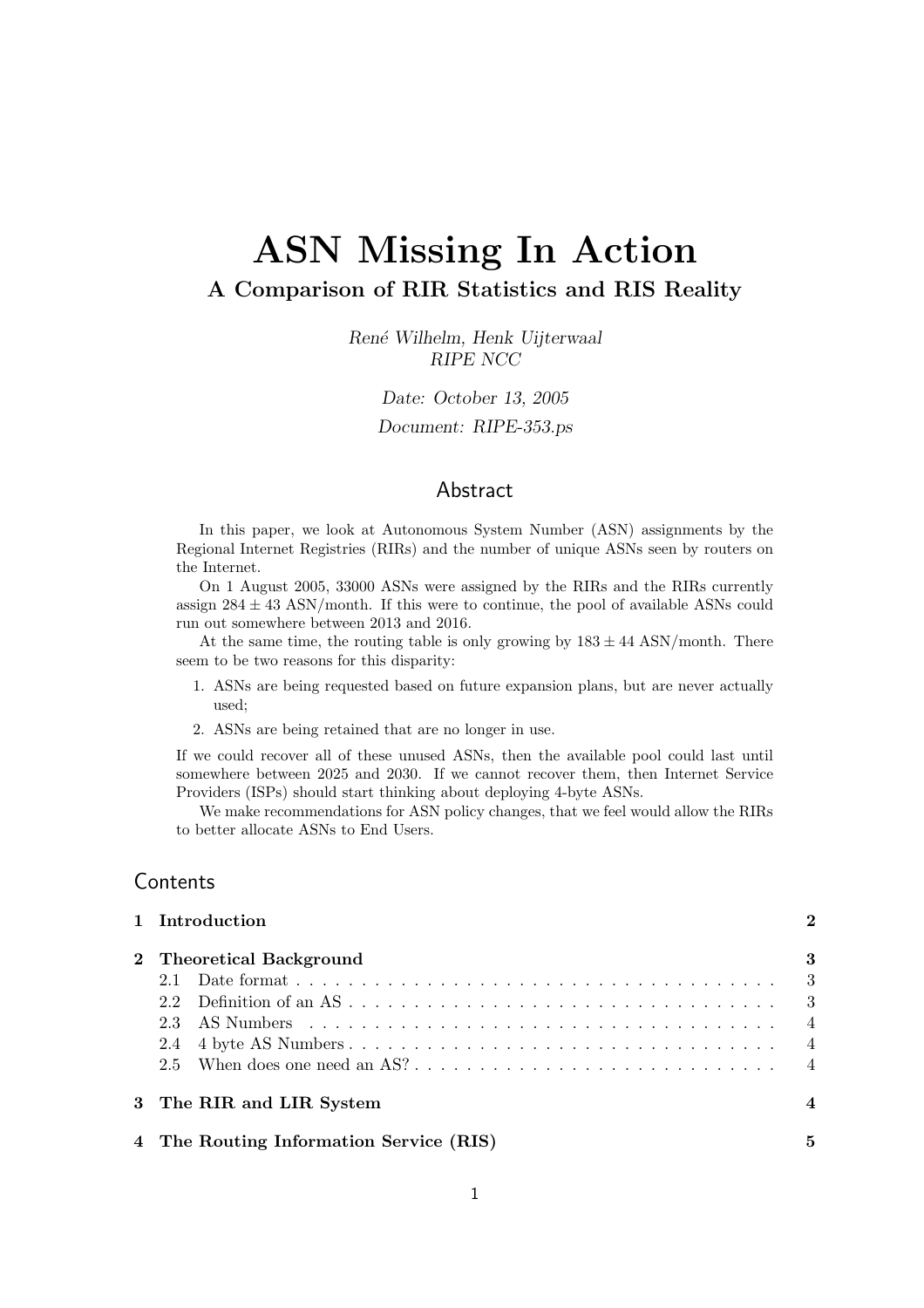| 5 | Data Sources and Selection.                                                                                      | 5              |
|---|------------------------------------------------------------------------------------------------------------------|----------------|
|   | 5.1                                                                                                              | $\overline{5}$ |
|   | 5.1.1                                                                                                            | 6              |
|   | 5.2                                                                                                              | 6              |
|   | 5.2.1                                                                                                            | 8              |
|   | 5.3                                                                                                              | 9              |
|   | Availability of the Data Sets<br>5.4                                                                             | 9              |
| 6 | ASN Missing In Action.                                                                                           | 9              |
| 7 | ASN Missing in Statistics                                                                                        | 10             |
| 8 | The total number of ASN seen.                                                                                    | 11             |
|   | 8.1                                                                                                              | 11             |
|   | Per registry $\ldots \ldots \ldots \ldots \ldots \ldots \ldots \ldots \ldots \ldots \ldots \ldots \ldots$<br>8.2 | 11             |
|   | 8.3                                                                                                              | 12             |
|   | 8.4                                                                                                              | 14             |
| 9 | Fraction of ASNs seen                                                                                            | 16             |
|   | 10 ASNs no longer seen                                                                                           | 16             |
|   | 11 Age of ASNs in RIS on 31 March 2005                                                                           | 19             |
|   | 12 Activation delay of ASNs                                                                                      | 20             |
|   |                                                                                                                  | 20             |
|   |                                                                                                                  | 22             |
|   |                                                                                                                  | 22             |
|   | 13 When will the Internet run out of 16 bit ASNs?                                                                | 22             |
|   | 14 ASN Assignment Policy Changes                                                                                 | 23             |
|   | 15 Conclusions                                                                                                   | 23             |

### 1 Introduction

The global Internet can be seen as a network of networks. Individual organisations first build a local network connecting the machines that they operate. These individual networks then are connected to each other in order to create the global Internet.

For machines to send data across this "network of networks", they need a "map" of the Internet and the capability to decide which path data has to take. This process is called routing and the computers that perform this task are called routers. How data is routed between networks, depends on policies set by the operators of the networks. These policies will vary from one network to another. A network with its own distinct routing policies is called an Autonomous System (AS). A formal definition of an AS can be found in [1].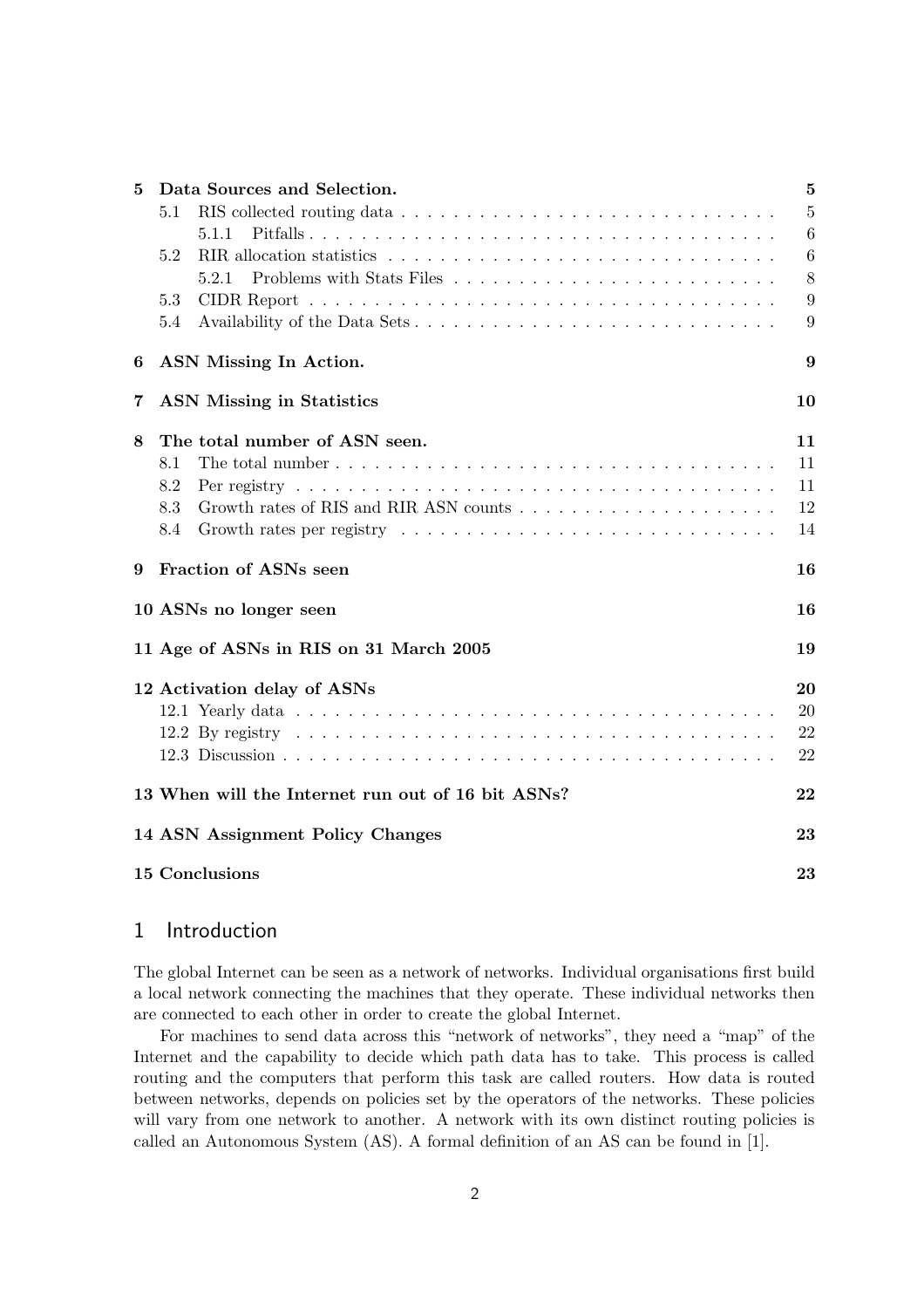The design of the routing system is beyond the scope of this paper. However, it should be clear that for a routing system to work, each AS (as well as each individual computer) should have an unique identifier. In the case of an AS, this is known as its AS Number (ASN). To guarantee uniqueness, the RIRs allocate ASNs to networks in a hierarchical way. This is discussed further in section 3. The RIRs publish statistics showing which ASNs have been allocated.

Each AS should be aware how to reach other ASs. If not, then parts of the Internet will not be visible. This information is stored by the routers in the Routing Information Base (RIB). RIBs are maintained dynamically. Several projects exist that collect the RIBs for debugging and research purposes, one such project is described in section 4. By analysing the RIBs, you can see which ASNs are in active use on the Internet.

By early 2003 [2], there were around 14000 unique ASNs in the RIBs. This total was growing by around 200 each month. At the same time, the RIRs allocated about 300 new ASN each month. This meant that around 100 ASNs were allocated but not used, or appeared to be "Missing In Action". In this paper we analyse what happened to these ASNs.

The outline of the remainder of this paper is as follows. In section 5, we discuss the data sources used for this analysis. In section 6, we give an exact definition of "Missing In Action". Our analysis will show that there are not only ASNs Missing In Action, but also ASNs in use that are not registered. This is discussed in section 7.

The total number of ASNs seen is discussed in section 8. ASNs appear to be missing for two reasons, this is discussed in section 11. As we will show in section 2, only 65000 unique numbers are available and half of those numbers have already been used. In section 13, we will discuss when the Internet might run out of ASNs and what can be done to avoid this.

This paper is a write-up of all our results, in order to document our work and generate further discussion. Some background information has been added to improve readability. Parts of this paper have been presented at various meetings [2, 3].

### 2 Theoretical Background

#### 2.1 Date format

Dates are written in standard European order, rather than the US format, either in text (1 September 2005) or as DD/MM/YYYY with leading zeros dropped.

#### 2.2 Definition of an AS

There are many definitions of an AS. The best one can be found in the definition of the Border Gateway Protocol (BGP), the protocol used to distribute routing information between ASs [1]. A more informal definition would be that an AS is a network (usually) maintained by a single organisation, with its own distinct routing policies.

From these definitions, it should be clear that a site only needs an AS when its network has the need to specify its own set of routing policies, these policies will be different from the policies of its upstream provider. This is (usually) the case for networks that have two or more upstream providers.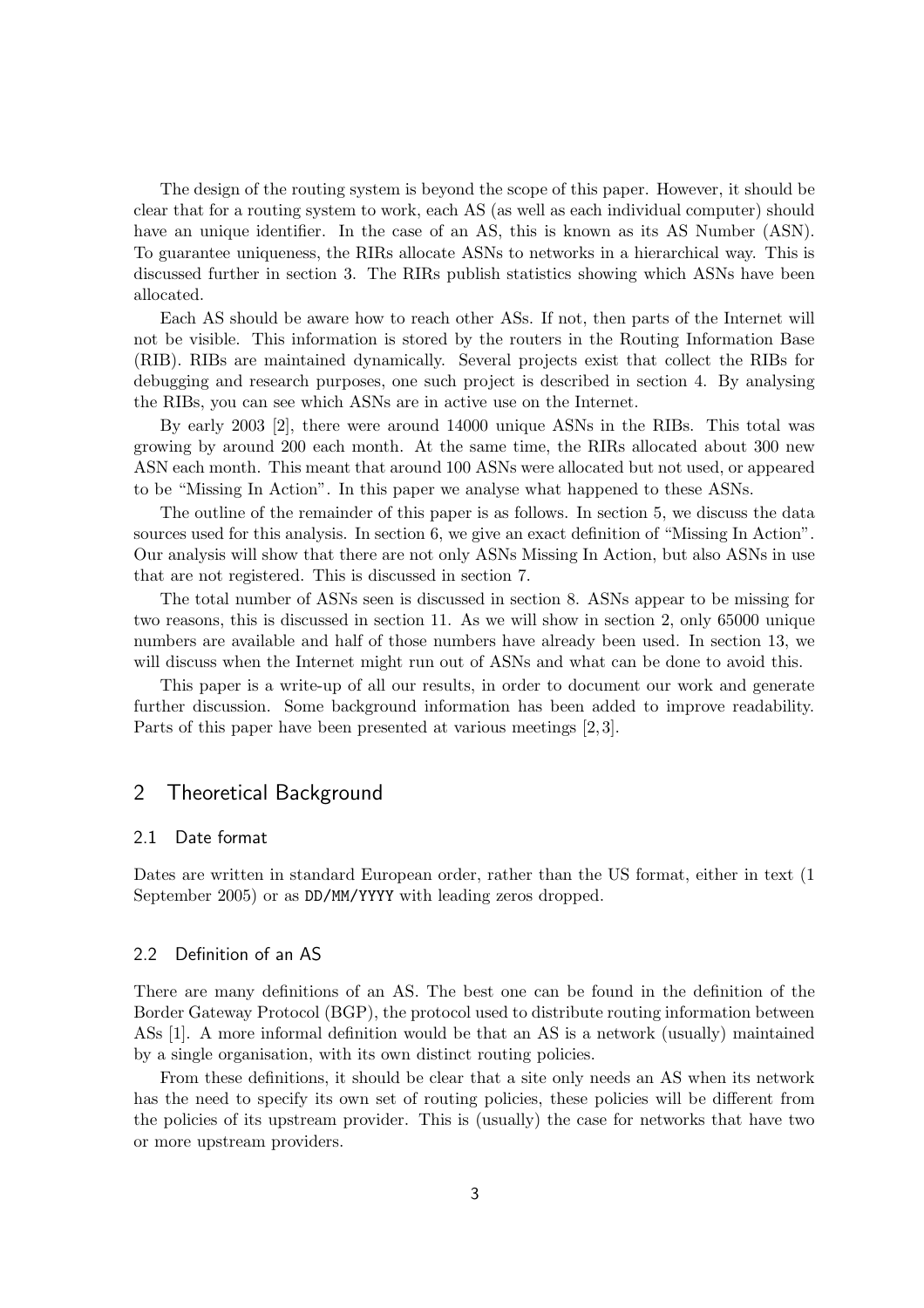#### 2.3 AS Numbers

Each AS has a unique label, its ASN. The current version of the BGP specifications [1] assigns 16 bits for this number. This gives 65536 possible values.

The first and last ASNs (0 and 65535) have been reserved and cannot be be used to identify networks. The upper 1023 ASNs (64512 through 65534) have been reserved for private use. Anybody can use these without having to register them. These ASNs should never appear on the global Internet. The most common case for the use of a private ASN is where yhou want to set up sub-domains inside a domain.

The remaining numbers (1 through 64511) are available for Internet routing. The ASNs are assigned sequentially, without any structure in the numbers. Regional and Local Internet Registries assign these to End Users. They guarantee uniqueness and maintain a register of all ASNs in use. Details on this process can be found in section 3.

#### 2.4 4 byte AS Numbers

While 64510 ASNs seems a large number, if the Internet continues to grow at its current rate, there will come a point where all ASNs have been assigned. The industry has started to discuss what to do next.

One solution would be to increase the number of bits used to express an ASN. This is not as simple as it sounds. ASNs are embedded in BGP protocol messages and the routers expect messages formatted according to this protocol. There is a proposal [4] to change this and use 4-byte ASNs. It has received limited attention and to date only one vendor has implemented it. We are unaware of any deployment plans.

#### 2.5 When does one need an AS?

Not every domain needs to have an unique ASN. An AS is a domain with its own routing policies and not every domain does want to do that. A very common case is a sub-allocation, where a site splits off some of its IP address space to customers. The routing policies for the sub-allocation will still be the same as for the larger block and no AS is needed. Even if a separate AS is preferred for practical reasons, this could be done with a private ASN.

### 3 The RIR and LIR System

ASNs have to be globally unique. In order to ensure uniqueness, they are distributed in a hierarchical fashion: a global organisation (IANA [5]) administrates the pool of all available ASNs and hands out blocks to the five RIRs. They distribute them further to End Users, usually through a Local Internet Registry (LIR). Both IANA and the RIRs maintain registers of the ASNs that they have assigned.

In some countries in the Asian-Pacific region, there is another layer between the RIR and the End Users. A National Internet Registry (NIR) deals with resources for a particular country. It applies for a block from APNIC, then reassigns the ASNs in this block further inside that country. This has some effects on the statistics discussed further on in this paper.

Handing out ASNs from the RIRs to the LIRs is based on policies set by the RIRs [6–10]. These policies differ slightly between regions but are all based on the guidelines described in [11]. The guidelines in this RFC are based on "demonstrated need". A network must show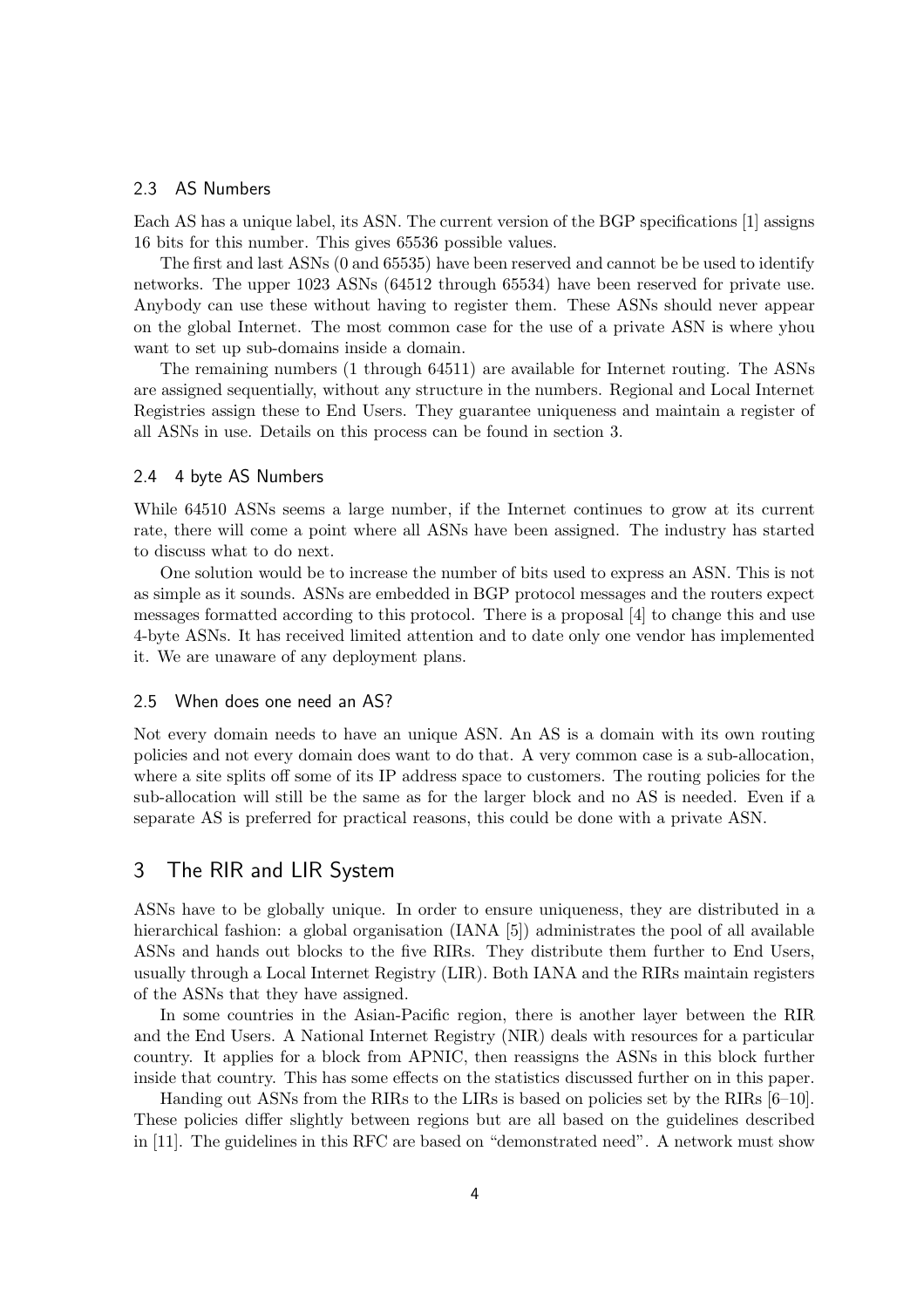that it needs an ASN before one is assigned. This is only checked before the ASN is assigned. None of the RIRs check that the plans used to justify the assignment actually become reality.

A common factor across all RIR policies is that you have to show that a network that needs an unique global identifier will be deployed in near future, of the order of 1 to 3 months.

All RIR policies insist that the network should tell the RIR when it no longer needs the AS. The RIR can then reassign the AS. However, there are no (financial) incentives to return an unused ASN, and a large number of unused ASNs are never returned.

While the theoretical model for ASN assignment is based on temporary assignment to meet a demonstrated need, in practice the model is closer to allocation for once and forever.

At the moment, there are 5 RIRs: RIPE NCC, ARIN, APNIC, LACNIC and AfriNIC. LACNIC was only active from 2002 onwards. AfriNIC started its operations in February 2005. As this study focuses on data for the period 1 January 2001 until 1 August 2005, AfriNIC is not not included as a separate category when statistics are split out over RIRs.

### 4 The Routing Information Service (RIS)

The Routing Information Service (RIS) [12] started as a RIPE NCC project in July 1999. It collects and stores Border Gateway Protocol (BGP) routing information and makes it publicly available.

To collect this information, 14 route collectors have been installed world-wide and peering sessions have been set up with approximately 450 ASs, both IPv4 and IPv6.

The information that is collected consists of dumps of the routing tables taken three times a day and all BGP updates sent by each peer.

The data is stored in a SQL database for three months. This "RIS" database and the tools built on top of this can help network operators troubleshoot routing problems by providing eBGP data collected over time without being limited to a single BGP view. All data is also archived and all raw RIS data since September 1999 is available for research purposes.

### 5 Data Sources and Selection.

#### 5.1 RIS collected routing data

Our study started with the analysis of the RIS data. We analysed the data taken between 18 August 2000 and 1 August 2005. Earlier data, from the first 11 months of RIS operation, were skipped for technical reasons. Since the majority of ASNs have been assigned after August 2000, we will see this subset of the RIS data is rich enough for the purposes of this study.

For each day in the data set, we processed all RIS data files, both the full table dumps and the updates. For each recorded RIB entry or BGP update message, we broke down the AS path attribute into its components. This gave us a list of ASNs that were seen at least once, as origin AS, as transit AS or both. We stored the results in a data base, giving each AS the following fields:

- First seen: date the ASN was first seen in the RIS
- Last seen: date the ASN was last seen in the RIS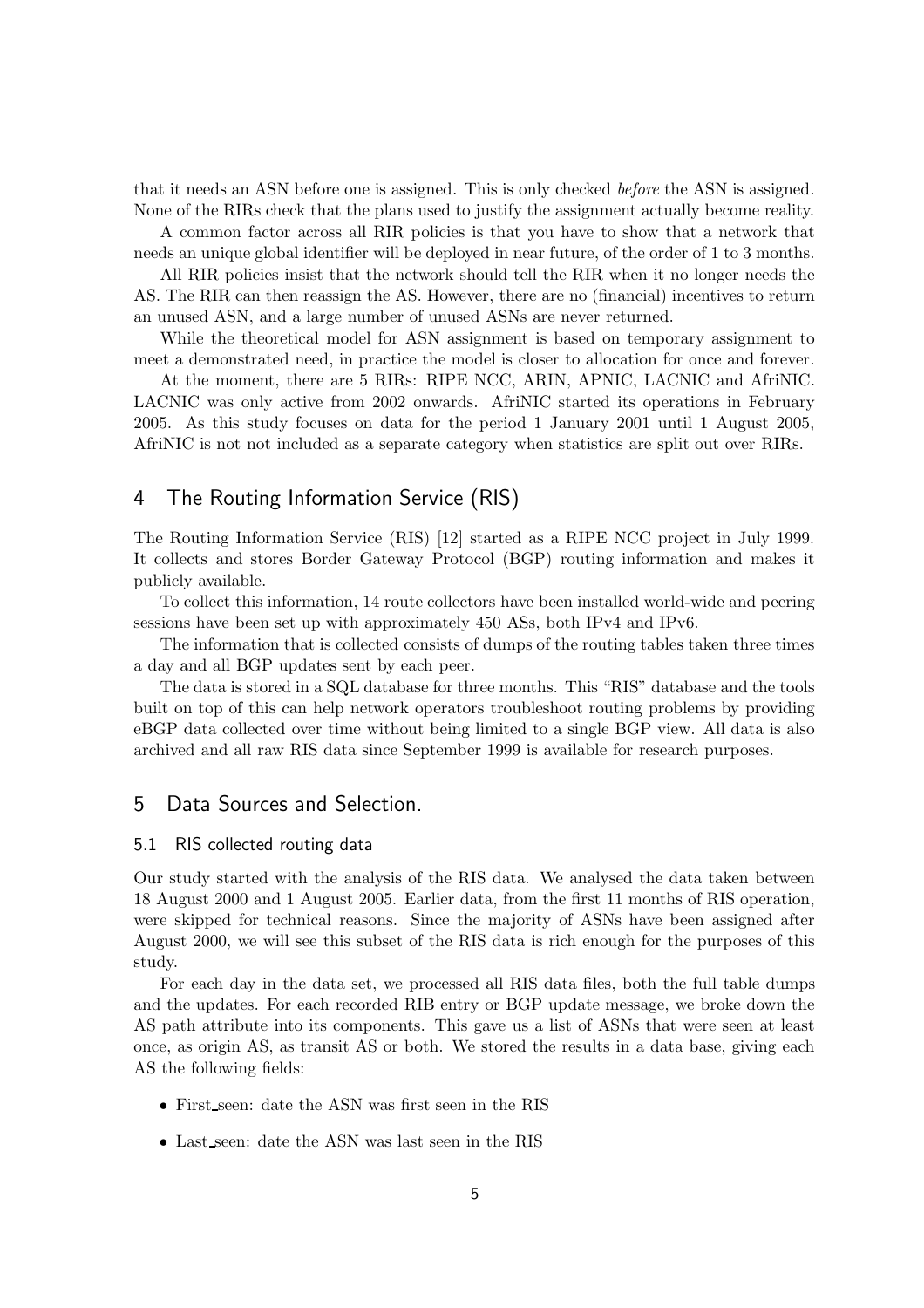• Days seen: total number of days the ASN was seen in the RIS

We also stored the total number of ASNs seen on each day in a seperate table. On 31 July 2005 we thus found 20422 ASNs in the routing system. Note that the count excludes private ASNs which might have popped up in RIS data. These are not included in our analysis, as they are not assigned by RIRs.

#### 5.1.1 Pitfalls

While in general the routing tables reflect reality, there are two potential issues when comparing RIS data with RIR assignments:

- 1. It is always possible for AS numbers to show up in RIS data without having been assigned by a registry. Usually, this happens by mistake and the corresponding BGP announcements do not last very long. To enable a better comparison to RIR assignment statistics, we filtered the RIS data based on the number of days the ASN was seen in the RIS. Any ASN seen for less than a total of 7 days will be discarded from detailed analysis. From all 26757 ASNs detected by RIS in the period August 2000 to August 2005, only 449 or 1.7% match this rule and were excluded.
- 2. The absence of an ASN in RIS data does not necessarily mean the ASN is not used at all. In some cases, assigned AS numbers might not be visible in the global routing tables. This includes those used in private interconnects and confederations using public ASNs. In this study we do not judge what is good or bad usage of an ASN, we only focus on what is seen in the RIS.

It is obviously difficult to estimate the number of ASNs used in these situations, however, we believe that it is small.

#### 5.2 RIR allocation statistics

Since 2002, the RIRs have published "RIR Stats Files" containing details of all assigned resources (IP addresses and AS numbers) [13]. For ASNs, each record of in the Stats files lists:

- the ASN (or block of ASNs)
- the assignment date
- the assigning registry
- the country code of the recipient.

In theory, it should possible to obtain a historic count of assigned ASNs as a function of time from the latest Stats files: start from the total number of assigned ASNs and count back day by day, using the dates of all ASN assignments. However, since Stats Files only provide the status of a given day and do not contain information on returned or recycled resources, we have to to look at each individual Stats File from past years to obtain a more accurate view of the number of ASNs assigned at those dates. For this analysis, we processed all Stats Files published until 1 August 2005. For each ASN appearing in the Stats Files, we store the following information in a database: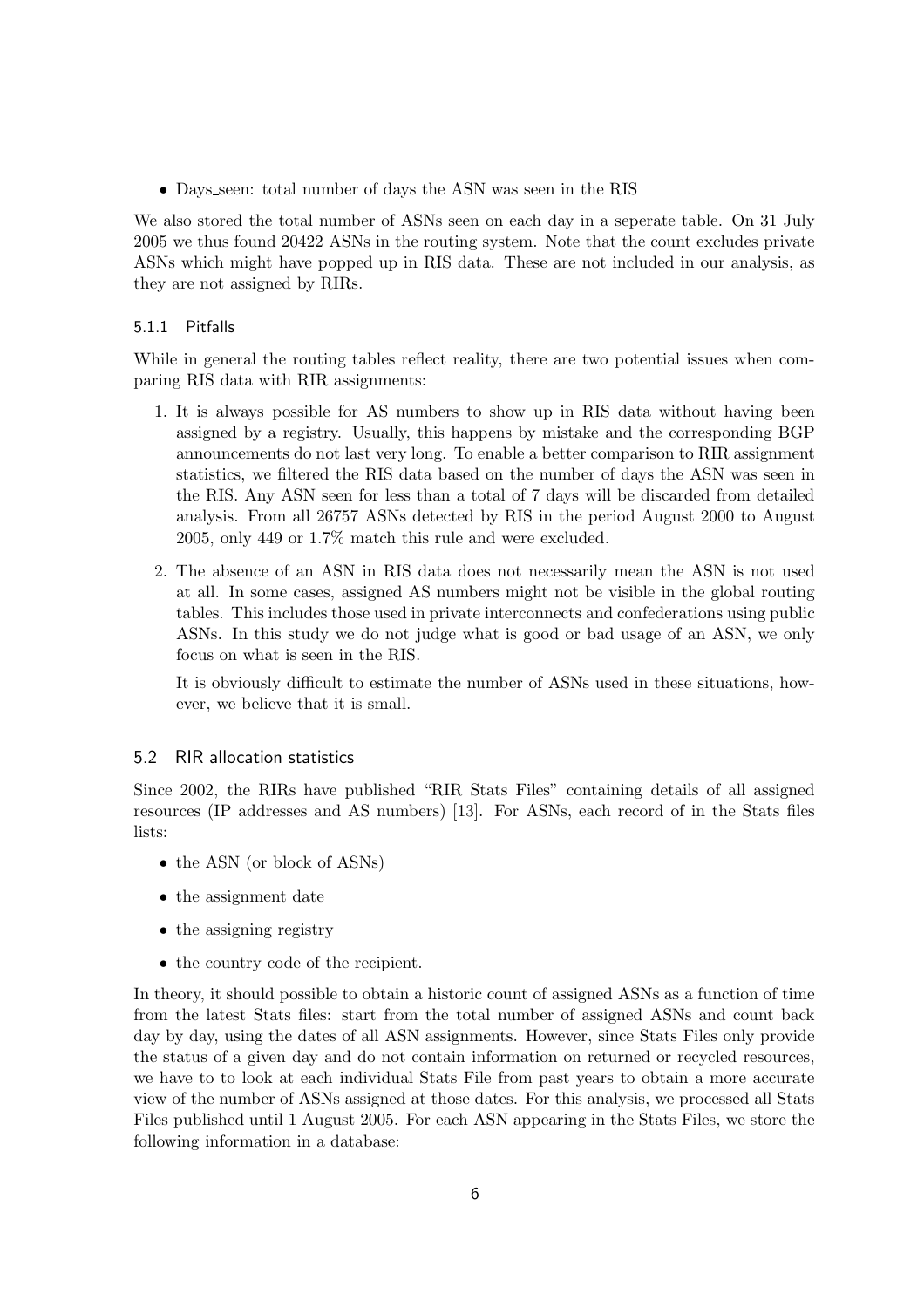

Figure 1: RIRs ASN Count, for the individual statistics files (+, solid line) and a count-back from 1 September 2005  $(\times,$  dashed line).



Figure 2: Absolute time in days between first and last assignment. 6913 ASNs have their assignment date changed, 67% have exactly 1 month difference, 23% exceeds 1 year.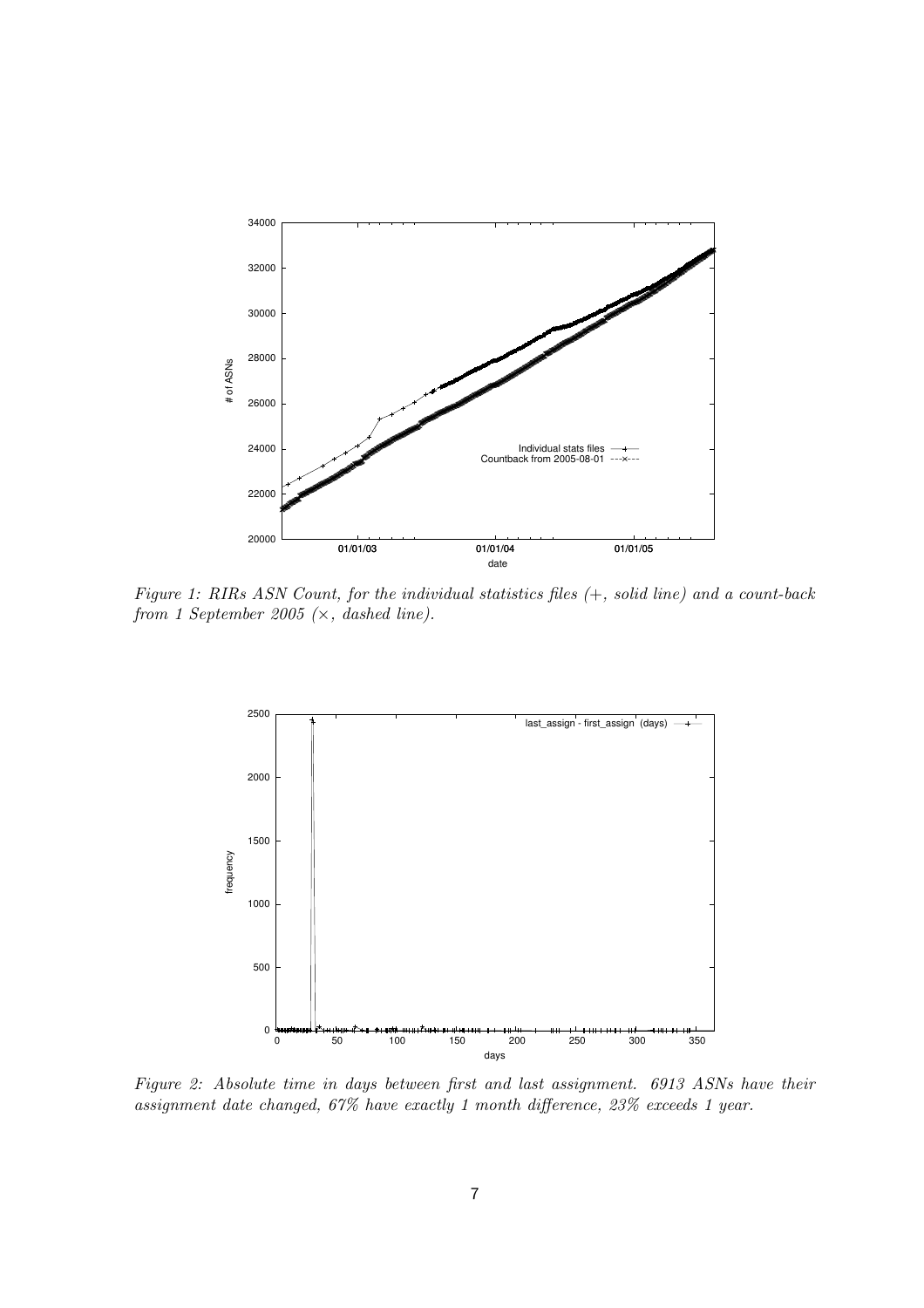- first assign assignment date of the ASN as listed in the first (oldest) Stats File containing the ASN
- last assign assignment date of the ASN as listed in the last (latest) Stats File containing the ASN
- first stats date of the first (oldest) Stats File containing the ASN
- last stats date of the last (latest) Stats File containing the ASN
- first\_rir registry first seen listing the ASN in a Stats File
- last  $\text{Iir}$  registry last seen listing the ASN in a Stats File
- $\bullet$  first country country of origin of ASN holder as in the first (oldest) Stats File
- $\bullet$  last country country of origin of ASN holder as in the last (latest) Stats File

In addition we keep track of a total per registry count of ASNs for each date.

On 1 August 2005, the total RIR ASN count according to Stats Files was 32805, whereas the accumulated statistics from the past 3 years show an additional 879 ASNs had once been assigned, but no longer appear in the latest Stats Files. Figure 1 shows how the countback from 1 August 2005 starts to diverge from the "per Stats File ASN count" as we go further back in time. Two effects contribute to this divergence:

- 1. ASNs that had been assigned but were returned at a later date are missing from the projected ASN count from the day they were first assigned, until the day they were withdrawn from the Stats Files.
- 2. ASNs that had been assigned in the past, were returned and later reissued appear in the latest Stats Files with a later date then that of first assignment. These ASNs are missing from the projected ASN count for the days between first assignment and reassignment.

#### 5.2.1 Problems with Stats Files

Though processing past Stats Files provides more information, it also brings problems to the analysis.

- Duplicates: In 2002 and early 2003, we found overlaps of  $\approx 500$  ASNs in the assignment statistics, with some ASNs appearing in the data from more than 1 RIR. When we counted the total number of ASNs assigned on each date by the combined RIRs, we removed these duplicates.
- Last assign before first assign. 104 ASNs appear with an earlier date in later Stats Files.
- No assignment date. 193 ASNs always had an assignment date of "0000-00-00", these are all in ARIN Stats Files.
- First and last assignment date not the same. As shown in Figure 2, 6913 ASNs have different first and last assignment dates: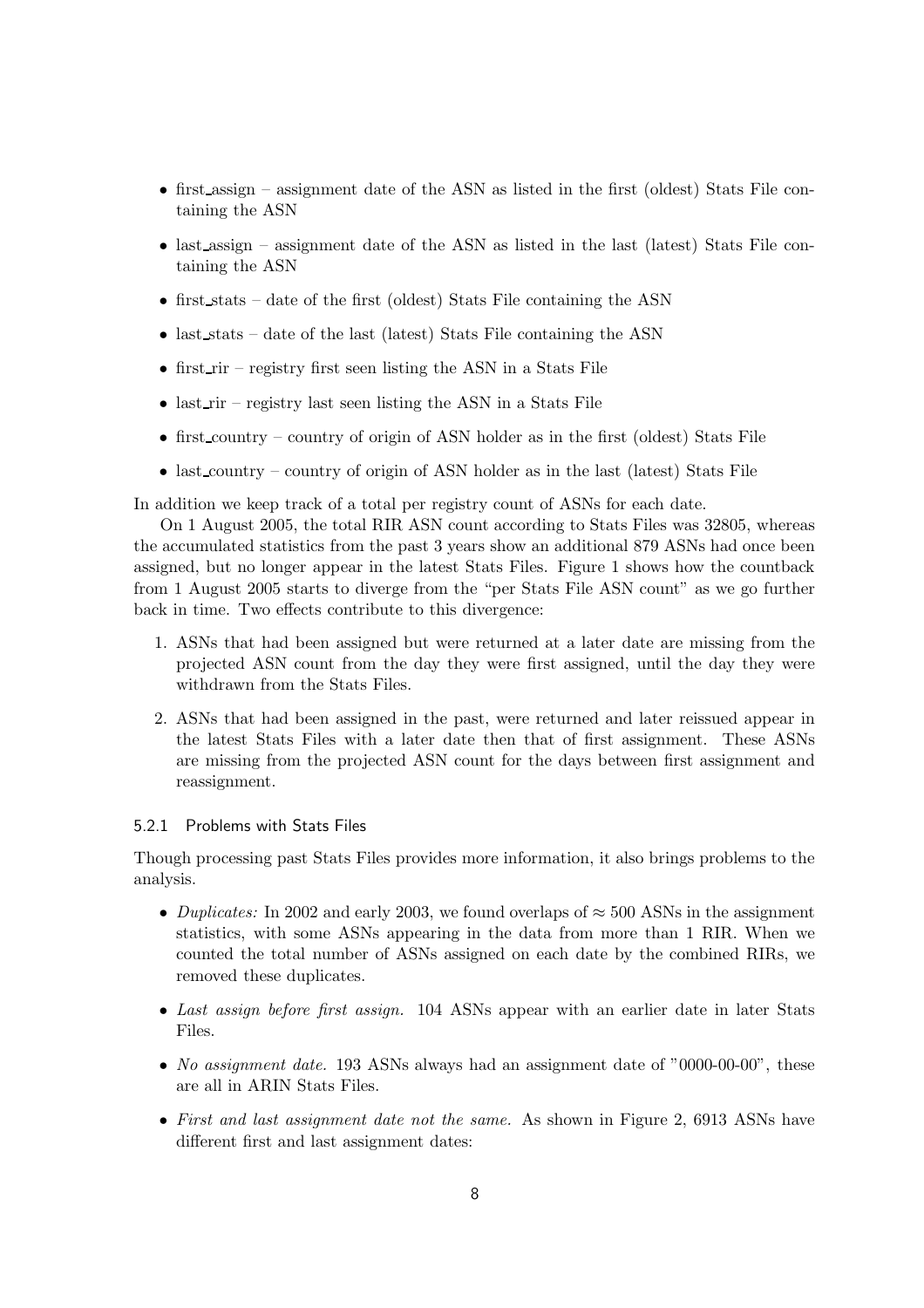- 191 were assigned after 1 January 2002
- 4709 have first and last assignment dates that differ by no more than 1 calendar month. (Only 20 of these were assigned after 1 January 2002).
- 3351 of the 6913 were still seen by RIS on 1 August 2005.

We have assumed that the ASNs with assignment date differences of less than 33 days have not been reassigned by the RIRs. The date changes appear to be administrative corrections.

#### 5.3 CIDR Report

The CIDR report [14] is an analysis of the routing table as seen from AS4637. It is generated once a week on Friday afternoon. The first CIDR report was published in 1994, making it one of the longest running analysis of the Internet routing system. One of the items reported is the total number of ASN seen on the Internet. This number was extracted from all reports and stored in a database.

#### 5.4 Availability of the Data Sets

All data sets discussed in this section are available on request, in order to verify our studies or for further analysis.

### **Results**

### 6 ASN Missing In Action.

We now have two sets of data:

- The combined data from the RIS and CIDR report showing which ASNs are seen on the Internet, and
- The data from the RIR statistics showing which ASNs have been assigned.

If we compare first data set against the second one, there are three possibilities:

- 1. An ASN is seen in both sources. This is the normal case. An ASN is allocated by the registries and is used by the organisation to which it has been assigned.
- 2. An ASN appears on the net but not in the registry statistics. This should never happen as you should not use an ASN without an assignment. Though, as we will see in section 7, it does happen.
- 3. An ASN has been registered but does not appear in the RIS data. This is called an ASN Missing In Action, or ASNMIA. The ASN should have been in use or should have been returned to RIRs when the need for it ended.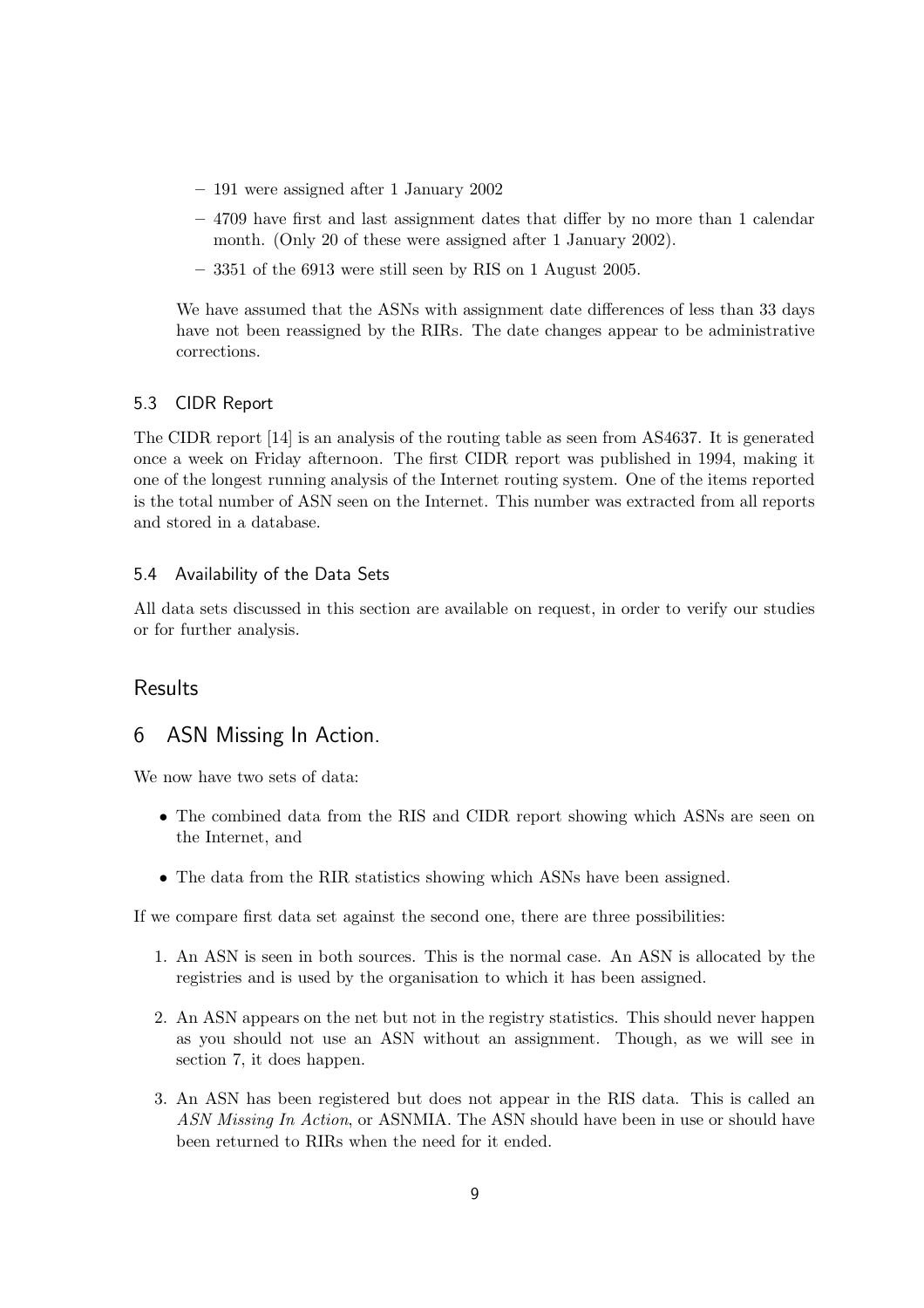

Figure 3: Total ASN Count since 1995, RIS ASN count  $(+)$ , CIDR Report ASN count  $(\times)$ , RIR ASN count  $(*)$  and extrapolated RIR ASN count  $(\square)$ .

### 7 ASN Missing in Statistics

During the period covered by this study, we found 436 ASNs that were not seen in the statistics files but were seen at least once in the RIS. 256 of these were seen for at least 30 days and 247 for at least a year.

Looking at the ASNs, we find 62 out of the 436 to come from reserved blocks that were inappropriately used. The remaining 374 are ASNs that were seen for at least 7 days in the RIS tables, without ever being listed in the Stats Files of any of the registries.

On 31 July 2005, 255 of these 436 were still seen in the RIS. Examining the numbers in detail shows that of those 255, 40 are in the ranges administrated by ARIN and 215 in the ranges by the RIPE NCC.

Further research showed that the 215 ASNs from the ranges administrated by the RIPE NCC are all old assignments, pre-dating the current system of registry files. For 214 of them, other records were available showing to whom the ASN was assigned. The 40 ASNs in ARIN's range were reported to ARIN.

Besides these 436 ASNs, we also found 7 ASNs where it is unclear which RIR is responsible for them. These are all old assignments that were not properly included in the ERX project [16]. This is being corrected.

These numbers allow us to put an upper limit on the accuracy of the registry system. On 31 July 2005, approximately 33000 ASN were registered by the RIRs. For at most 41, no records were available, or about 0.12%. In practice, the number will be even lower. For the RIPE NCC, the number is 1 ASN out of approximately 10000.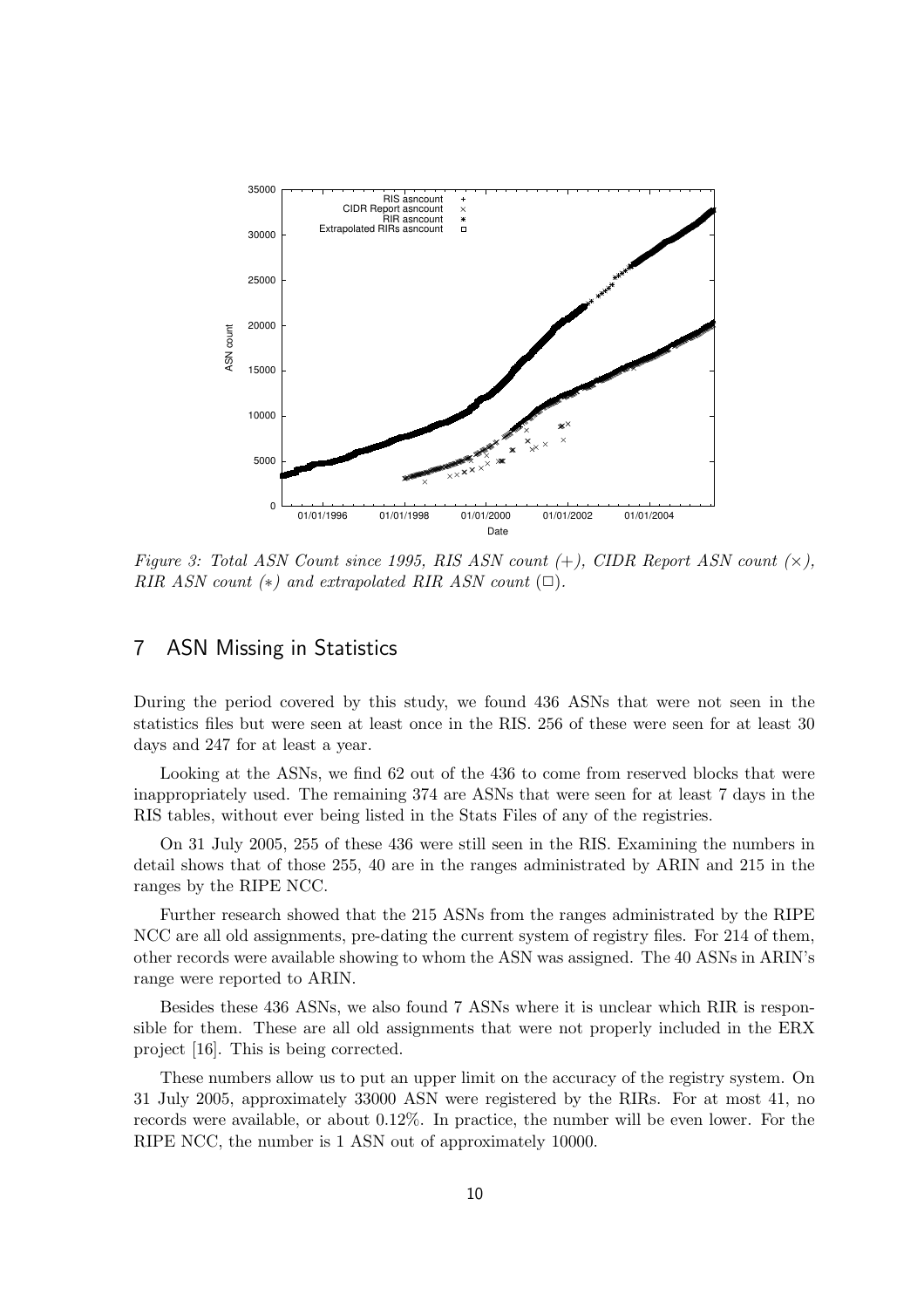### 8 The total number of ASN seen.

#### 8.1 The total number

Figure 3 shows the ASN count in RIS routing tables, the combined (and corrected for duplicates) ASN count as in the RIR Stats Files and the RIR ASN count obtained by counting backwards from the June 2002 RIR Stats Files. This is a lower limit of the actual ASN count, because returned, reclaimed historic ASN assignments do not appear in the 2002 Stats Files. We have made two corrections to the data obtained from the Stats Files.

- 1. 678 ASNs that were part of the ERX project [16], were (accidentally) removed from the statistics files on 6 September 2002 and reintroduced on 10 March 2005. These ASNs have been included for the entire period.
- 2. 223 ASNs were transferred from the RIPE NCC to AfriNIC in February 2005, but continued to be included in the Stats Files from both registries. We removed these ASNs from the totals.

These corrections were also made in other graphs involving the number of ASNs extracted from the Stats Files.

In addition, we plotted the ASN count as listed in the weekly CIDR reports, starting at the end of 1994. We used the individual RIR stats files in order to get the first assignment date for ASNs that have later been reassigned, see section 5.2.

Several observations can be made about this graph. First of all, the RIR assignment count has two phases. There is a slow growth up to 1999, then an increase and growth at a much higher rate. The change in pace occurred around 1999, at the start of the Internet bubble. At this time, the Internet became a mission critical service for many companies. Many of them became multi-homed in order to have redundancy on their networks. This meant that they needed their own ASNs. The RIS and CIDR counts also reflect this behavior. However, at the end of the Internet bubble (late 2001), the RIS/CIDR curve returned to a slower growth rate, while the RIR curve continued to grow at a higher rate. In other words, LIRs still made plans to deploy ASNs (and RIRs considered them solid enough to assign ASNs), but the plans were never turned into reality and the ASN did not show up on the Internet.

Then, the graph shows that the RIS and CIDR ASN counts are consistent. The RIS always sees a fraction more. This could be due to the larger coverage of the RIS, or due to the fact that the RIS ASN count also looks at BGP updates to find ASNs.

Finally, until about 1999, the RIR and RIS/CIDR curves have about the same slope. In other words, there was a pool of about 500 ASNs that was not in use or "Missing In Action (MIA)". After 2002, the curves started to diverge and the fraction of ASNs MIA started to grow.

#### 8.2 Per registry

Figure 4 shows the number of ASNs allocated by the registries. The density of the points varies due to the fact that until the middle of 2003, some of the registries only published their statistics on a monthly basis. The ARIN count shows the most interesting pattern:

• August–September 2002, LACNIC ASNs removed from Stats Files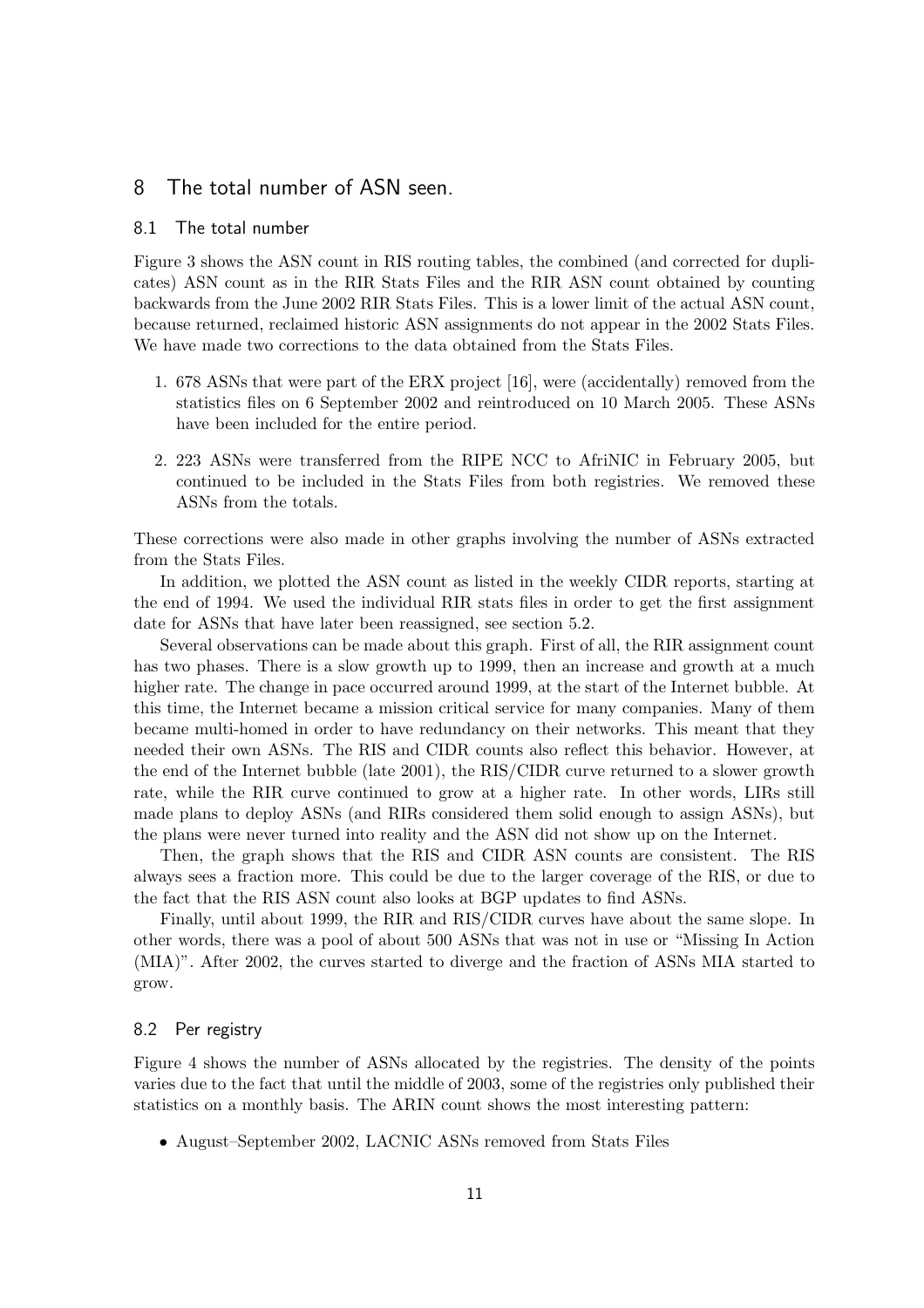

Figure 4: Allocated ASN count per registry. ARIN  $(+)$ , RIPE NCC  $(\times)$ , APNIC  $(\ast)$ , LAC- $NIC (\Box)$  and  $AfriNIC (\Box)$ .

- October 2002, Early Registration Transfer (ERX) of ASNs. About 680 ASNs that were transferred to RIPE NCC did not make it to the RIPE NCC Stats Files. This was corrected in March 2005.
- January 2003, LACNIC ASNs make a one time reappearance in ARIN stats file.
- June–July 2004, a slowdown, even decrease in ASN count as ARIN chases bad debtors, terminating registration services for some assigned ASNs [15].

#### 8.3 Growth rates of RIS and RIR ASN counts

Looking at the curves in Figure 3, it appears that over the last 2 to 3 years, the net growth of ASNs remained constant. Other reports [17] suggest an exponential behavior.

In order to prove our hypothesis, we fitted the total number of ASNs assigned by the registries over time  $(t)$  to two equations, first a polynomial:

$$
#ASN(t) = \sum_{n=1}^{N} a_n t^n
$$
\n<sup>(1)</sup>

for various values of  $N$  up to 4, and then to an exponential curve:

$$
\#ASN(t) = p_o e^{\alpha t} \tag{2}
$$

and the fitting parameter  $\chi^2$  was calculated. The lowest value of  $\chi^2$  was obtained for (1) with  $N = 1$  or a simple linear curve. This is further illustrated in Figure 5, where we plot the data since 1 January 2003 and a fit to a linear and an exponential curve. The plots shows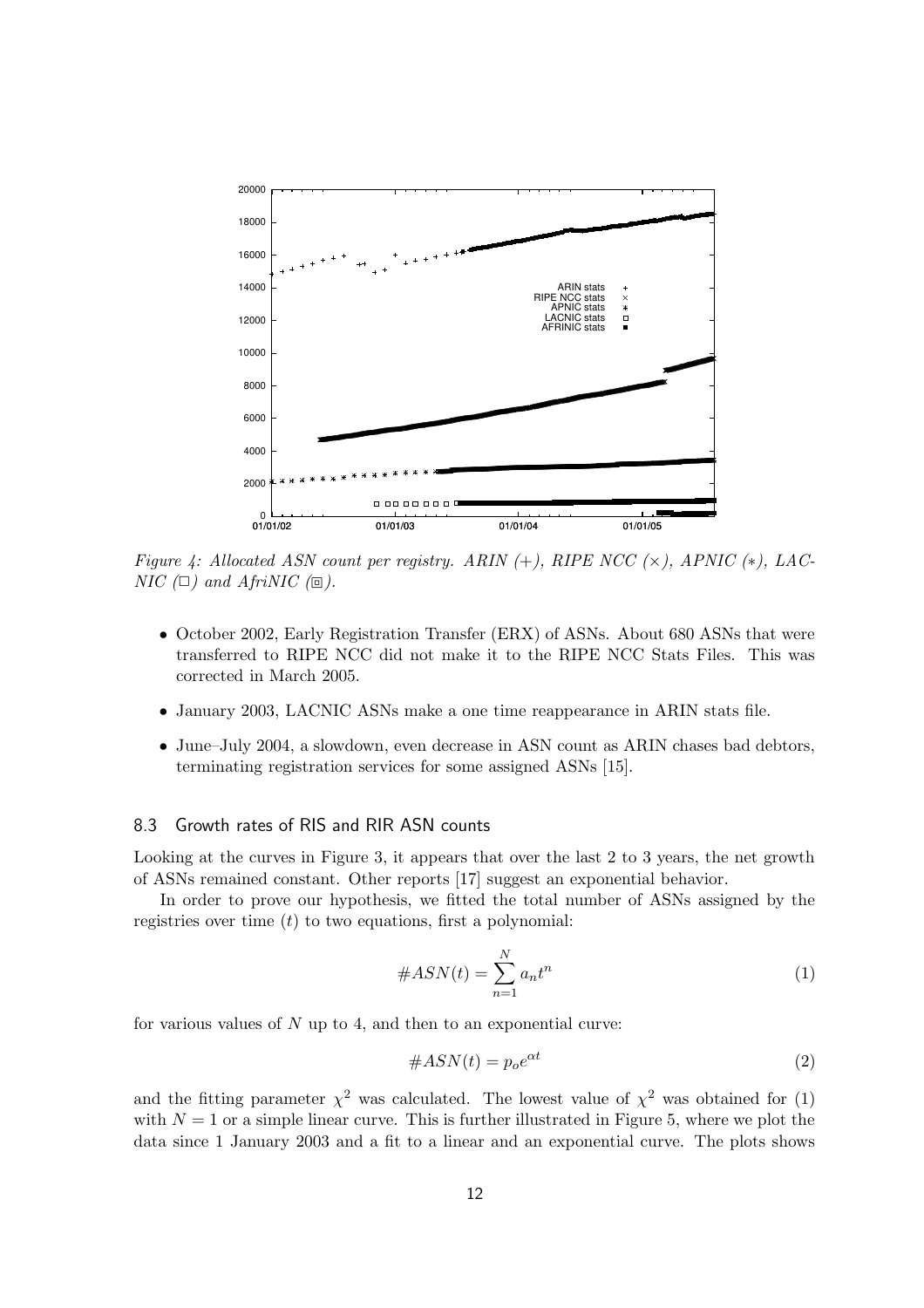

Figure 5: Linear (solid line) and exponential fit (dashed line) to the number of ASNs assigned by the registries.

that the linear curve fits the data over the entire period, whereas the exponential curve fails to describe the data near the start and the end of the period. Polynomials of order 2 and above also fail to describe the data.

Another indication that the behavior is linear can be seen when (2) is written as a powerseries:

$$
#ASN(t) = p_0 \sum_{n=0}^{\infty} \frac{(\alpha t)^n}{n!}
$$
 (3)

This is, of course, a polynomial and when fitting to (1) you might expect the coefficients  $a_n$ to behave as  $\frac{a_{n+1}}{a_n}$  $\frac{n+1}{a_n} = \frac{\alpha}{n+1}$ . This is not the case, for a polynomial of order 2 or higher, the 2<sup>nd</sup> and higher coefficients do not show this behavior. As a final test, we plotted the number of ASNs assigned per day, or the first derivative of (3), over time and repeated our fits. If the behavior is linear, then the first derivative will be constant, whereas for an exponential behavior the first derivative will still be an exponential curve. The result can be seen in Figure 6 and no trend other than constant is visible.

In short, we do not see any indication that the net growth rate behaves other than linear.

In Figure 7, we plot the number of ASNs assigned each month by the RIRs over the last years, as well as the number of ASNs that disappeared from the statistics during that period. Since January 2002 the rate of first assignments is more or less constant at about  $284 \pm$ 43 ASN/month. The number that disappears varies more, but is about  $40 \pm 31$  ASN/month for the last 2 years.

The figure also shows the number of ASNs that appeared in the Stats Files for the first time, and the number that was assigned after having been assigned earlier.

Until 2005, the first and last assignment graphs more or less follow the same pattern, which indicates that most ASN assignments didn't change assignment date in a later Stats File, or if they did change, the new date (last assigned) is within a few months from the first date.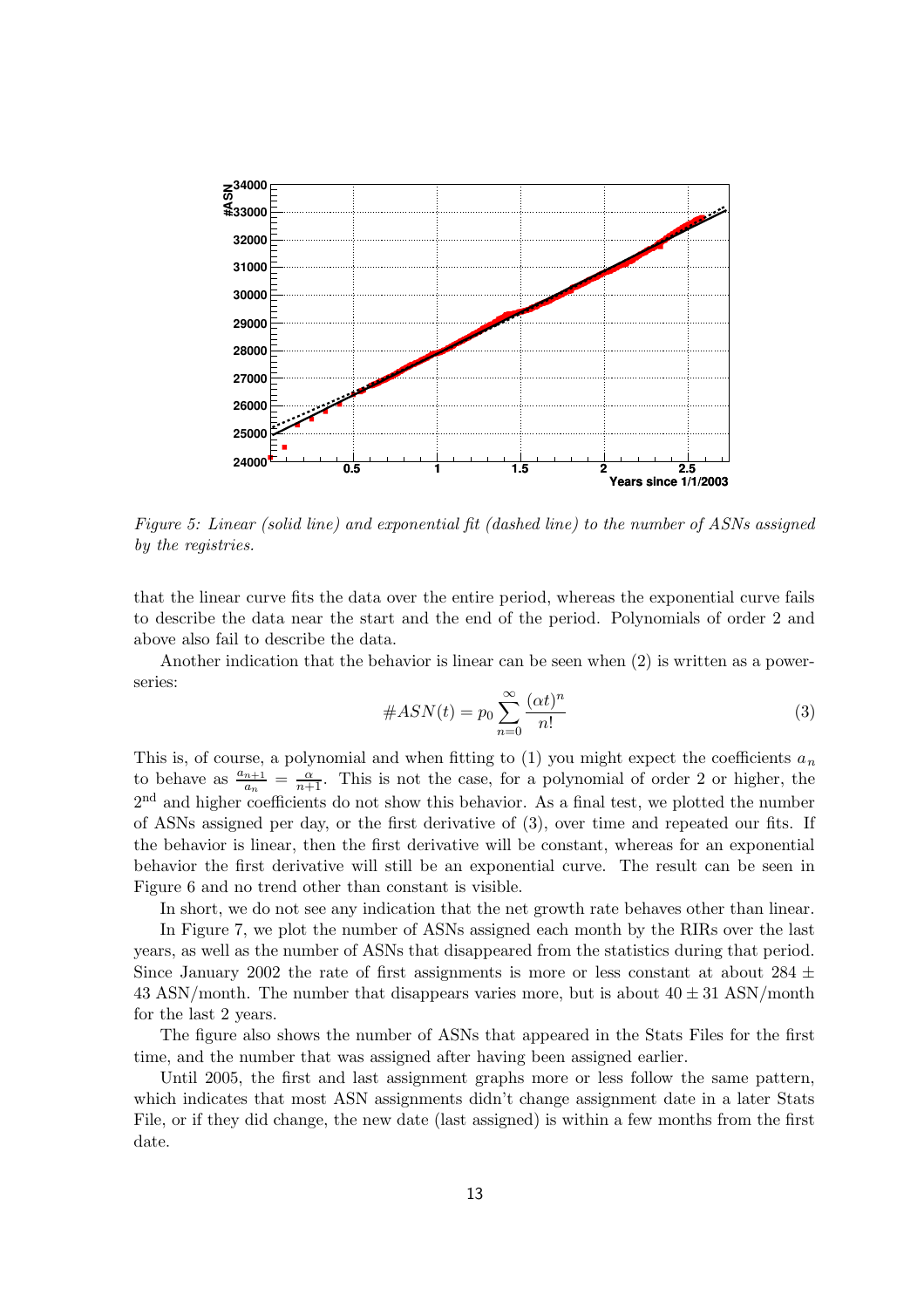

Figure 6: Linear (solid line) and exponential (dashed line) fit to the first derivative of the number of ASNs assigned by the registries.

After 1 January 2005, however, we see a widening gap between last assigned and first assigned lines. This means that a sizable fraction of all 2005 assignments were ASNs that had been assigned in years before but are now recycled, reassigned to a different entity. In numbers: from the 1809 ASNs assigned in 2005, 521 first had an assignment date at least 1 year earlier. The majority, 81%, of these are in ARIN.

It is also interesting to note that as of June 2004, there is a significant number of ASNs disappearing from the Stats Files. These ASNs have been revoked or were returned to a RIR when no longer needed. Looking at ASNs that have not been in RIR stats for at least one month, we find ARIN to again have the majority. 307 out of 358 ASNs leaving the RIR stats files in 2005 were last assigned by ARIN.

You can draw a similar figure for the data seen by the RIS, this is Figure 8. Over the last years, the number of new ASNs seen in the RIS grew by about  $270 \pm 25$  ASN/month. At the same time, about  $105 \pm 15$  ASN/month disappeared from the RIS.

#### 8.4 Growth rates per registry

If we split out the growth rates over the individual RIRs, as shown in Figure 9, we see remarkable differences.

The ARIN rates for assigning ASNs that never have been allocated before have been steadily decreasing, while in the same period those of the RIPE NCC have been increasing. So far, these effects have compensated each other, resulting in linear growth as the best fit to overall consumption of ASNs from the unallocated pool, but if the trend of the past 3 years in RIPE NCC assignment rates continues, the overall global consumption rate will increase faster than linear.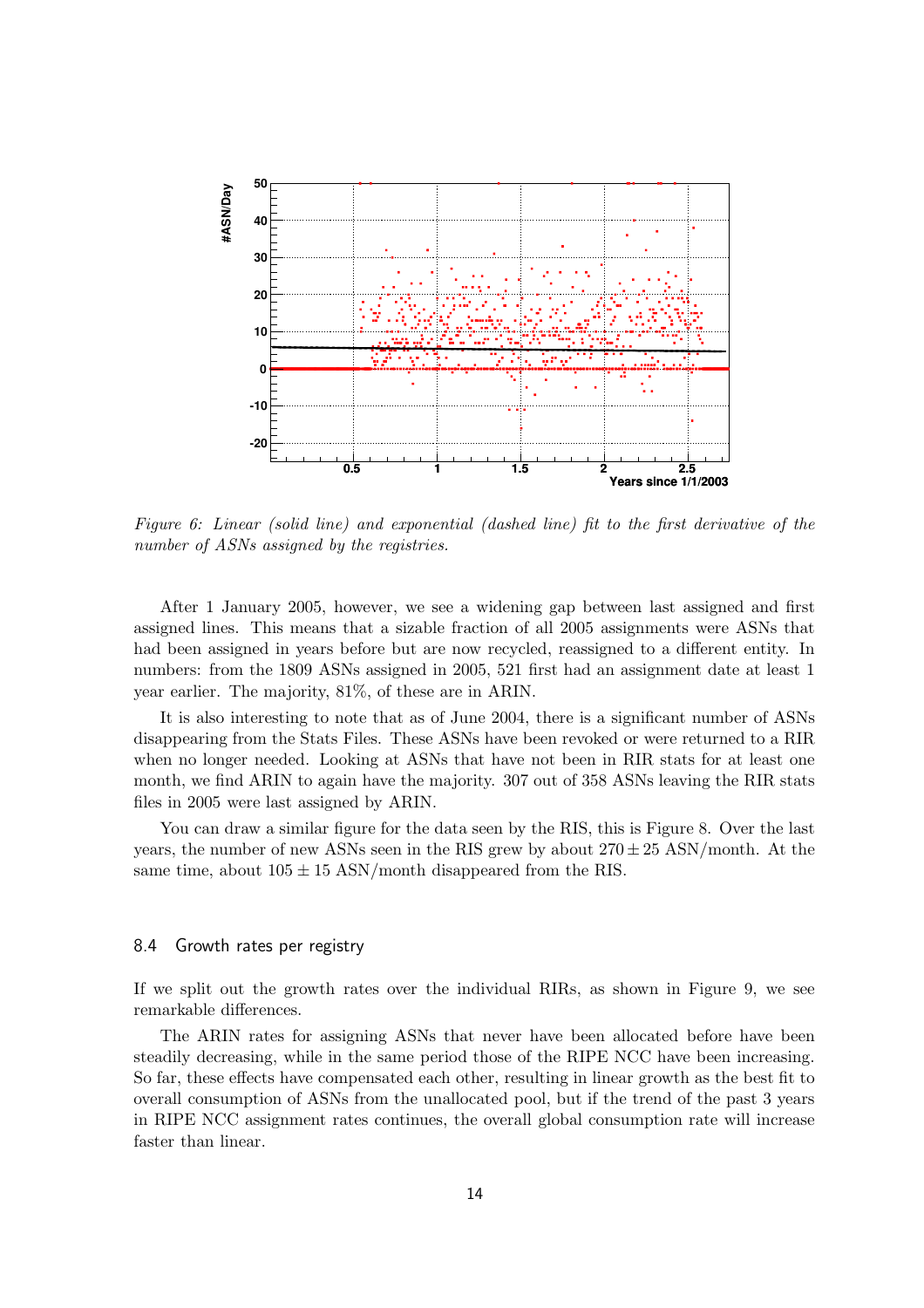

Figure 7: Monthly RIR assignments and RIR stats changes. (Re-) assigned by the RIRs  $(\times)$ , new in RIR stats  $(*),$  leaving RIR stats  $(\Box).$ 



Figure 8: Monthly RIR assignments and RIS observations. (Re-) assigned by the RIRs (+), new arrivals in RIS  $(\times)$ , disappearing from RIS  $(*)$ . The horizontal lines indicate the averages of 284 and 105.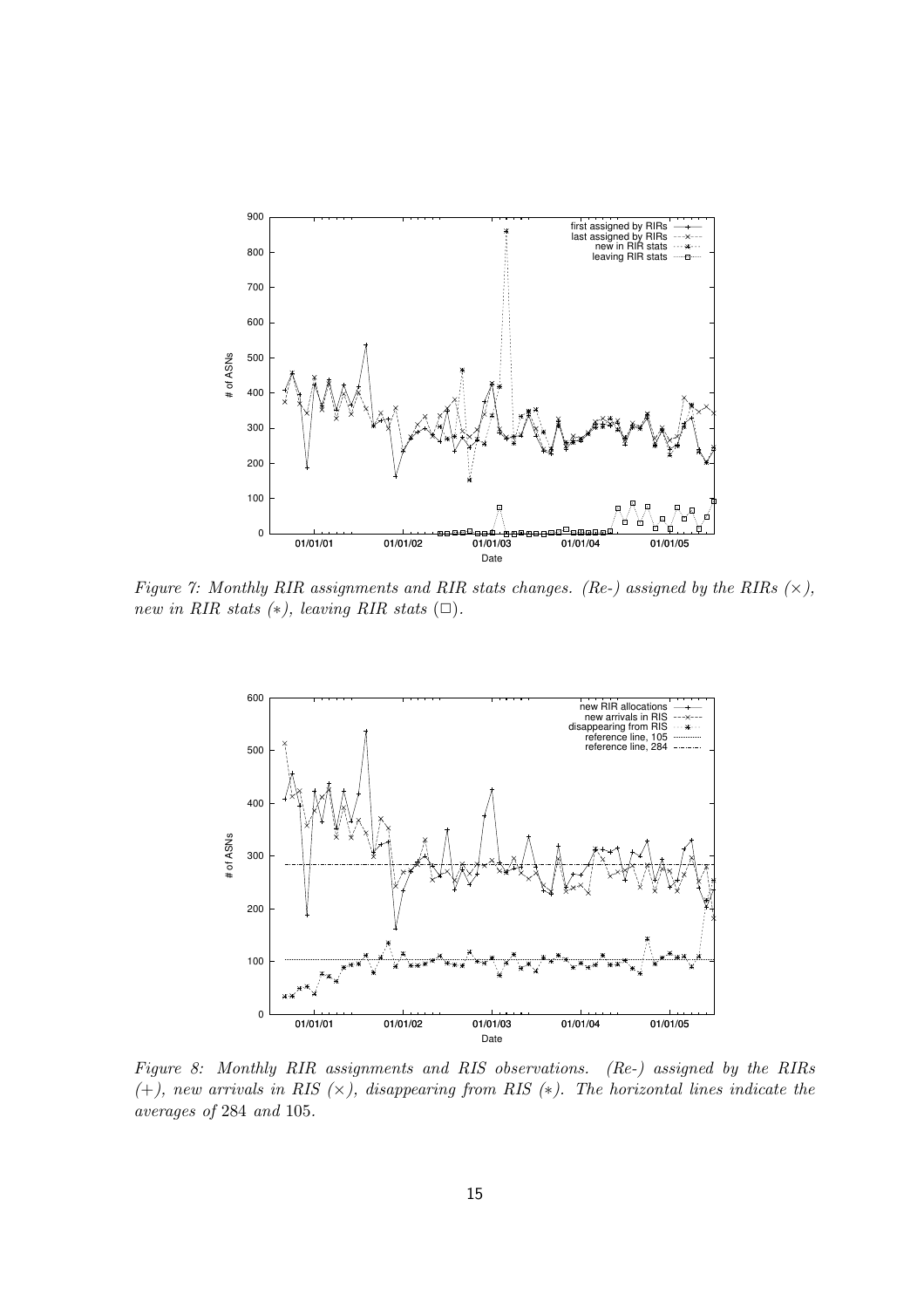

Figure 9: ASN Assignment rates for the 4 RIRs. In all figures: ASN first assigned from the pool of unused ASN  $(+)$ , ASN first assigned or reassigned  $(\times)$  and ASN no longer assigned (∗).

# 9 Fraction of ASNs seen

In Figure 10, the RIS ASN count is divided by the extrapolated (before June 2002) and actual (after June 2002) RIR ASN count. Since March 2001, the fraction of ASNs seen in RIS, as opposed to those assigned by RIRs, fluctuates between 0.6 and 0.63.

## 10 ASNs no longer seen

On 31 July 2005, the RIRs had assigned about 12700 more ASNs than were seen in the RIS tables. These can be divided into two categories:

- 1. ASNs that were once in use but have since disappeared from the routing tables,
- 2. ASNs that have been assigned but have not been used, see section 12.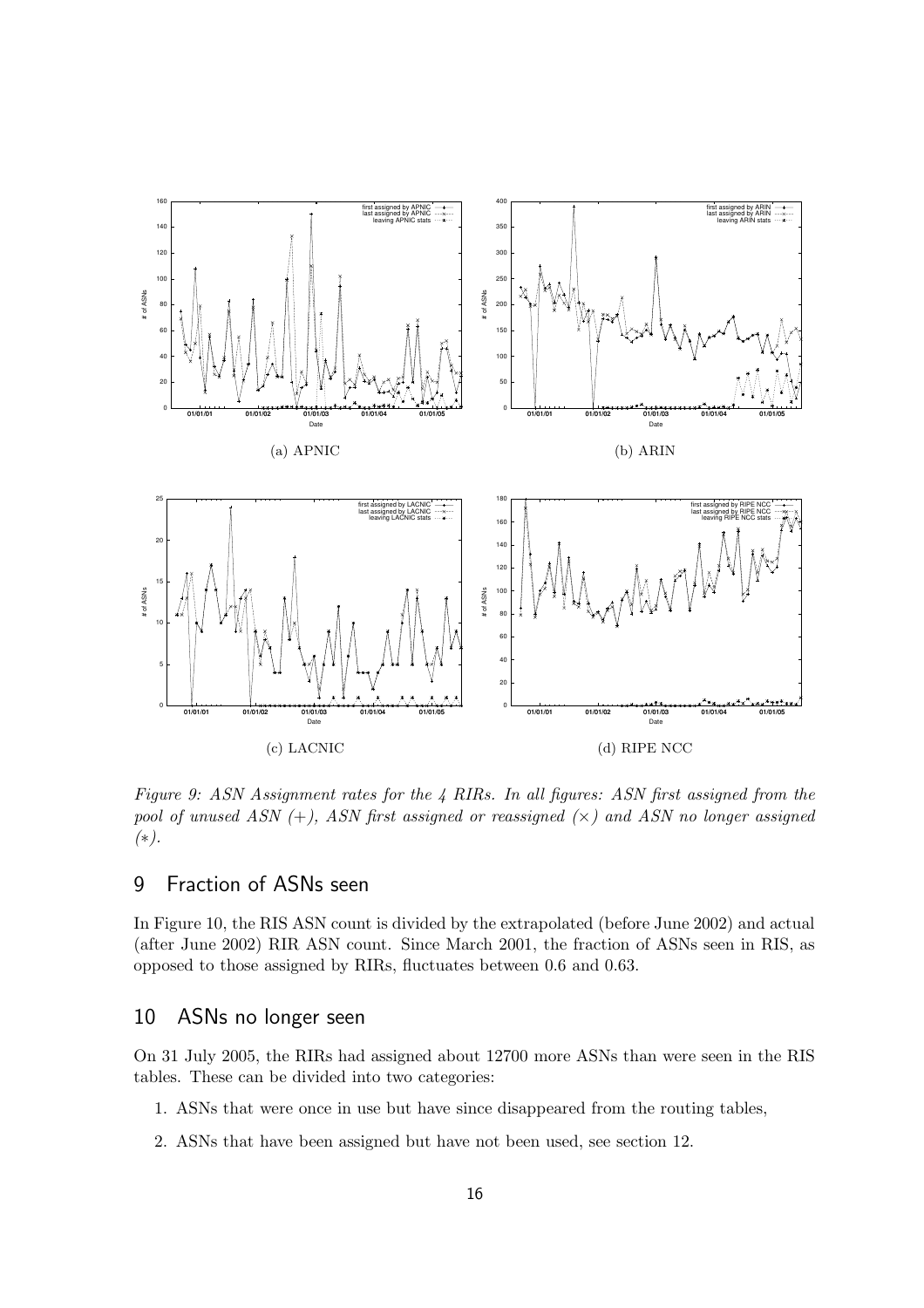

Figure 10: Fraction of ASNs seen in the routing system over time. RIS ASN count over RIR stats  $(+)$ , RIS ASN count over RIR countback  $(\times)$ , CIDR report over RIR stats  $(*)$  and CIDR report over RIR countback  $(\Box)$ .



Figure 11: Lifetime distribution of all ASNs no longer seen in the RIS. 5163 ASNs have been allocated but have not been seen for at least 3 months.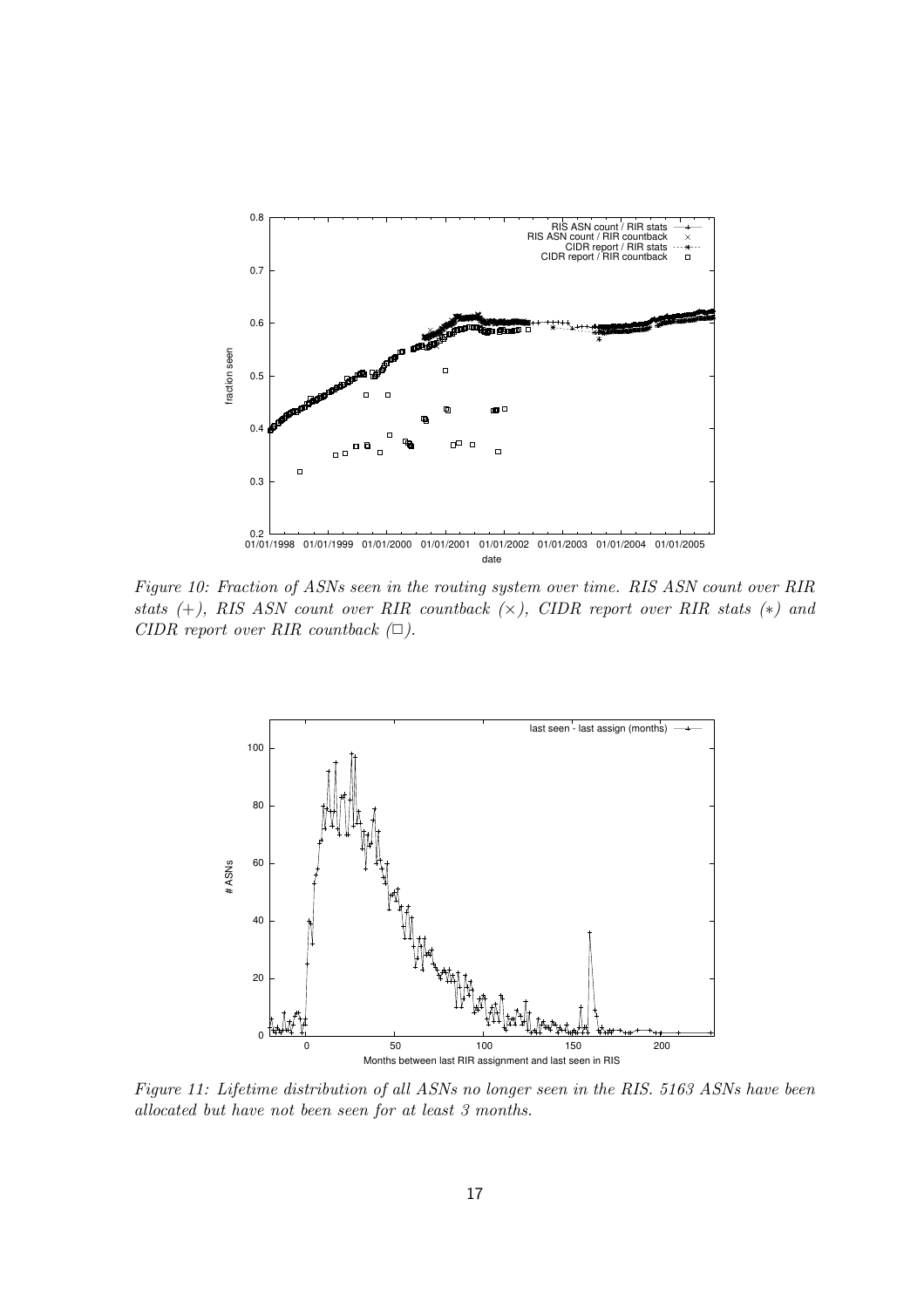

Figure 12: Lifetime in RIS of ASNs assigned and seen after 18 August 2000, in months (30 day periods). Last\_seen - first\_seen (months) (+), total\_days\_seen (30 day units) ( $\times$ ) and  $last\_seen - last\_assign (months) (*)$ .

From the 32802 ASNs in the combined RIR Stats Files of 1 August 2005, only 20101 showed up in the RIS on that day. 5046 were at least once in the routing table but were not seen in the 3 months before 1 August 2005.

We also see 7037 ASNs that have been allocated but were never seen in the RIS on any day before 1 August 2005. This includes 4338 ASNs that were allocated in the previous century, before 1 January 2001. Though we expect a few percent of the ASN assignments from 2004 to appear in the RIS at a later stage, the majority of them are unlikely to ever appear in the global routing tables.

To get an idea of how long ASNs had been in use before they disappeared from the routing system, we calculate for each ASN the number of days between the last day in RIS and the last assignment date, divide by 30 to get an (approximate) lifetime in months and then plotted the resulting distribution.

Figure 11 shows a majority of ASNs have a lifetime of just a few years  $( $50$  months).$ When looking at the data, it is important to remember that the majority of these ASNs were assigned in the last few years. The peak at 160 months is when US Airforce Head Quarter System Center stopped using (or advertising to the public Internet) a large number of their ASNs. The "noise" with negative values are from ASNs that were seen before their alleged first assignment. This could be either an error in the Stats Files or ASNs which were used inappropriately.

Figure 12 shows for all ASNs assigned after 18 August 2000 (first day of RIS data) how long they were seen in the RIS. This includes both ASNs that are active and ASNs that have gone missing. On 31 July 2005, 12743 out of 15032 were seen in the RIS. The graph has three lines. The first looks at the lifetime in RIS assuming 100% visibility between last and first day seen. The second plots the lifetime using the actually recorded number of days it was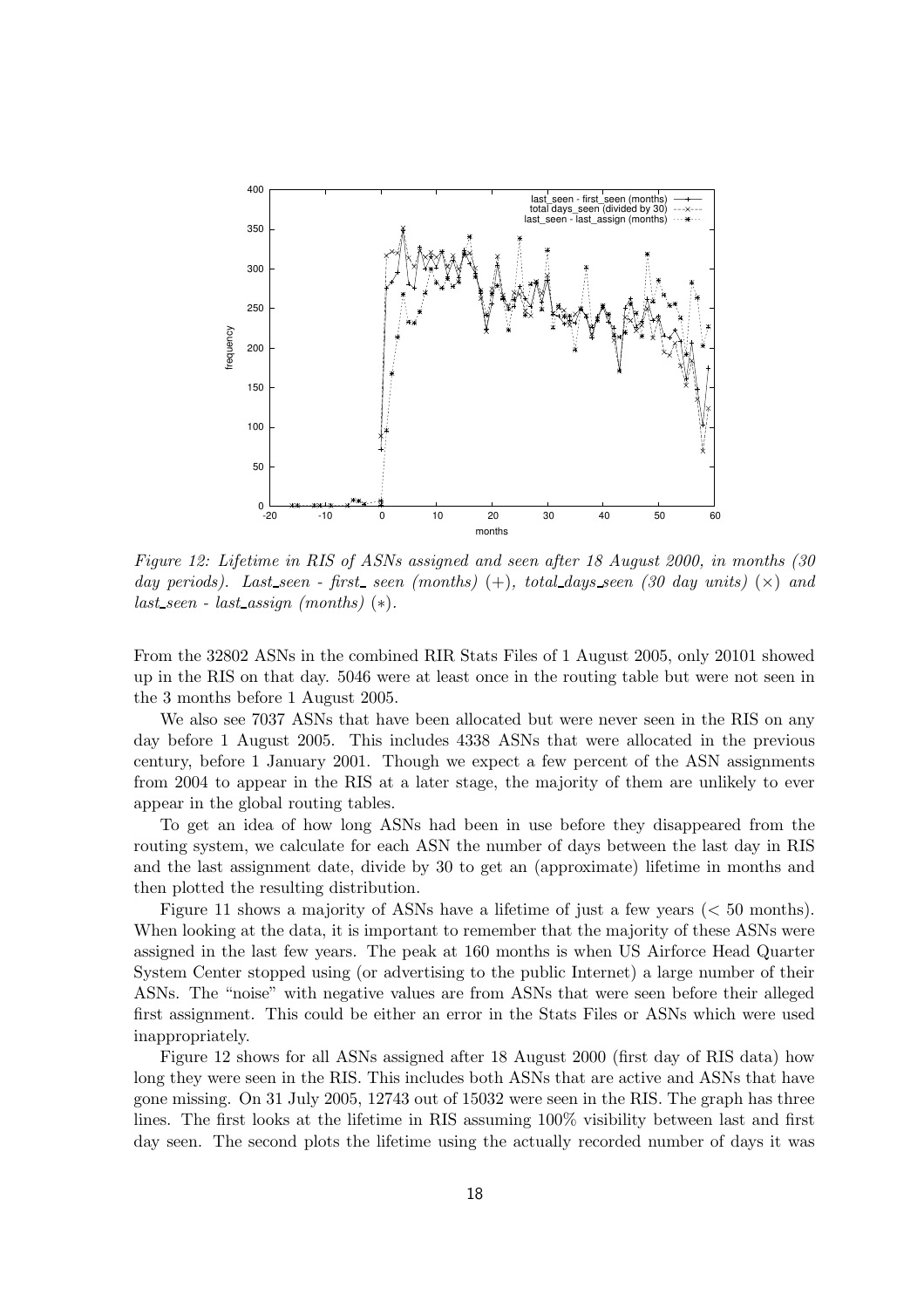

Figure 13: Fraction of ASNs seen in the RIS on 31 July 2005 as a function of their assignment date.

seen in RIS. The last takes lifetime as the difference between last seen and last assign dates.

No significant pattern differences are seen between the (last-first) seen and (days seen) graph, which indicates most ASNs seen are seen for the full time between their first and last appearance in the routing system. The distributions are slightly skewed, more shorter than longer living ASNs. That could be a side effect of startup effects, where it takes time for ASNs to make their way into the routing system after initial assignment by a RIR.

The distribution of lifetime as (last seen - last assign) is more even. 50 month "old" ASNs being as abundant as 5 month old ASNs. Compared to the other distributions, there are significantly less ASNs that are just a few months old. This reflects the "slow start" in ASNs appearing in the routing system (see section 12).

# 11 Age of ASNs in RIS on 31 March 2005

Figure 13 shows the fraction of ASNs seen in the RIS on 31 July 2005 as a function of their assignment date. The oldest ASN in our data set is AS4, assigned 22 February 1984 to ISI/University of Southern California.

Looking at Figure 13, you will see that the fraction of visible ASNs peaks at about  $80\%$ a year after the assignment of the ASN. Then, as the assignments age, the fraction that is visible starts to drop.

We suspect that this is caused by two effects.

• First of all, sites will go out of business. In this case, the network is (usually) shut down and ASN will no longer appear on the network. As there is no incentive to return it, it will disappear from the pool.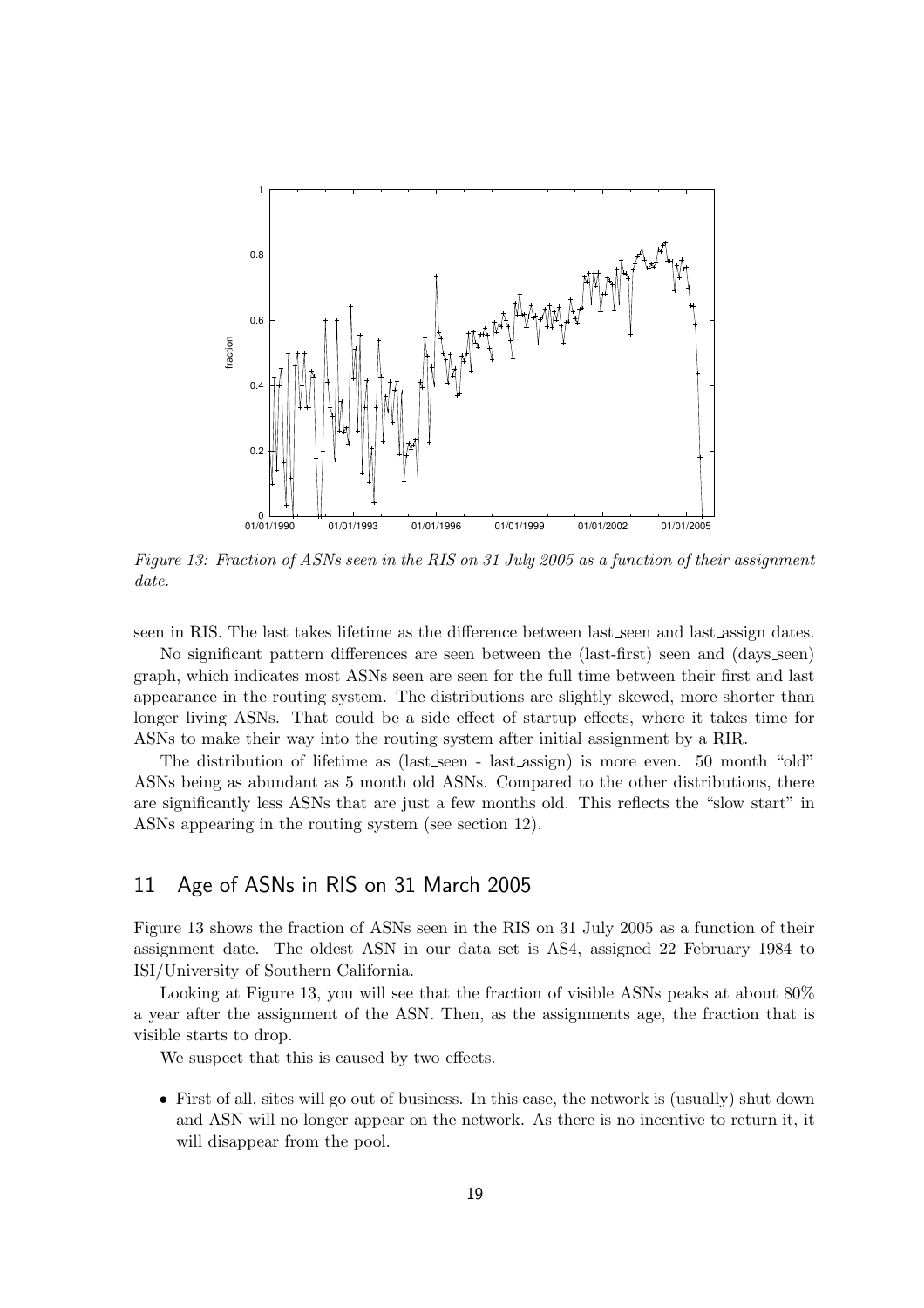

Figure 14: Activation Delay (time between assignment and first appearance) for ASNs assigned by the RIRs during the last 4 years (2001 through 2004), for the 4 RIRs APNIC  $(+)$ , ARIN  $(\times)$ , RIPE NCC  $(*)$  and LACNIC  $(\square)$ .

• Smaller sites often merge with others or are bought by larger network operators. When this happens, the networks are often merged into one bigger network and the need for one ASN (usually) disappears. Again there is no incentive to return it and it will again disappear from the pool.

This explains how the fraction of ASN in use can decrease over time.

# 12 Activation delay of ASNs

#### 12.1 Yearly data

Figure 14 shows how long it takes assigned ASNs to appear in the RIS. Each graph plots as a function of elapsed time since first assignment, the cumulative fraction of ASNs that have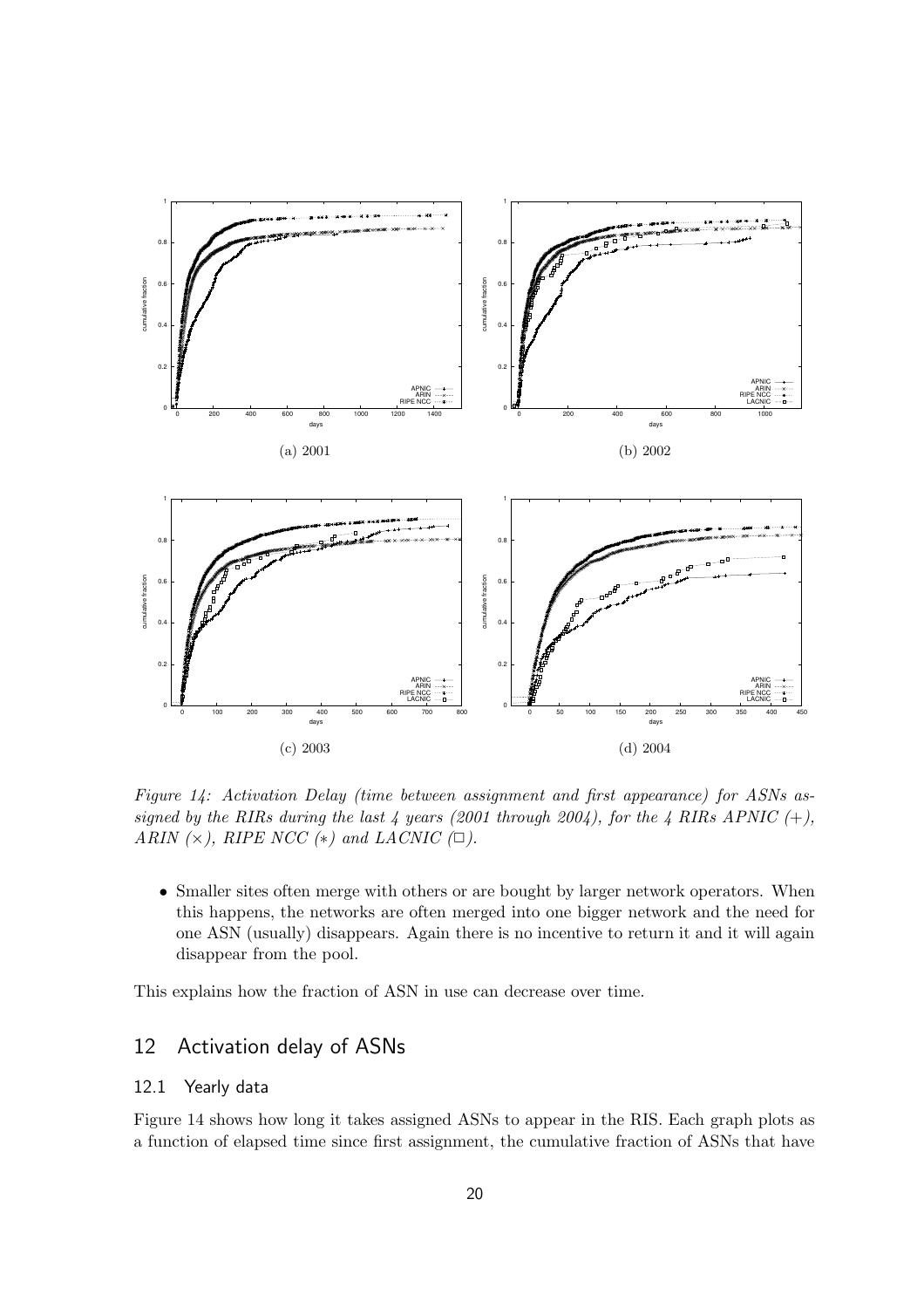

Figure 15: Activation Delay (time between assignment and first appearance) for ASNs assigned by the RIRs during the last 4 years (2001 (+), 2002 ( $\times$ ), 2003 ( $*$ ) and 2004 ( $\Box$ )).

been seen in the RIS for at least  $7 \text{ days}^1$ .

Interestingly, even in 2004, some fraction of ARIN and RIPE NCC ASNs were seen in the RIS well before they got assigned. For ARIN, these are mostly ASNs from the US Department of Defence, but others are there too. Given the low value of the ASNs (< 8000), it is likely that the exact date of the assignment is wrong. The assignment is done by one of the the entities predating the RIR system and the data has been transferred multiple times.

The CDF (Cumulative Distribution Function) patterns for 2004 assignments seem to indicate the ceiling with maximum visibility is reached much earlier (and lower). However, these effects are likely to be artificial. The RIS data used ends on 31 July 2005, which means the ASNs assigned in August 2004 and later, had less than a full year to make it to the routing tables.

<sup>&</sup>lt;sup>1</sup>Note, the graphs do not show the total fraction of ASNs seen at a certain date, i.e. ASNs appearing and disappearing; this is not easy to obtain from the current statistics extracted from RIS raw data.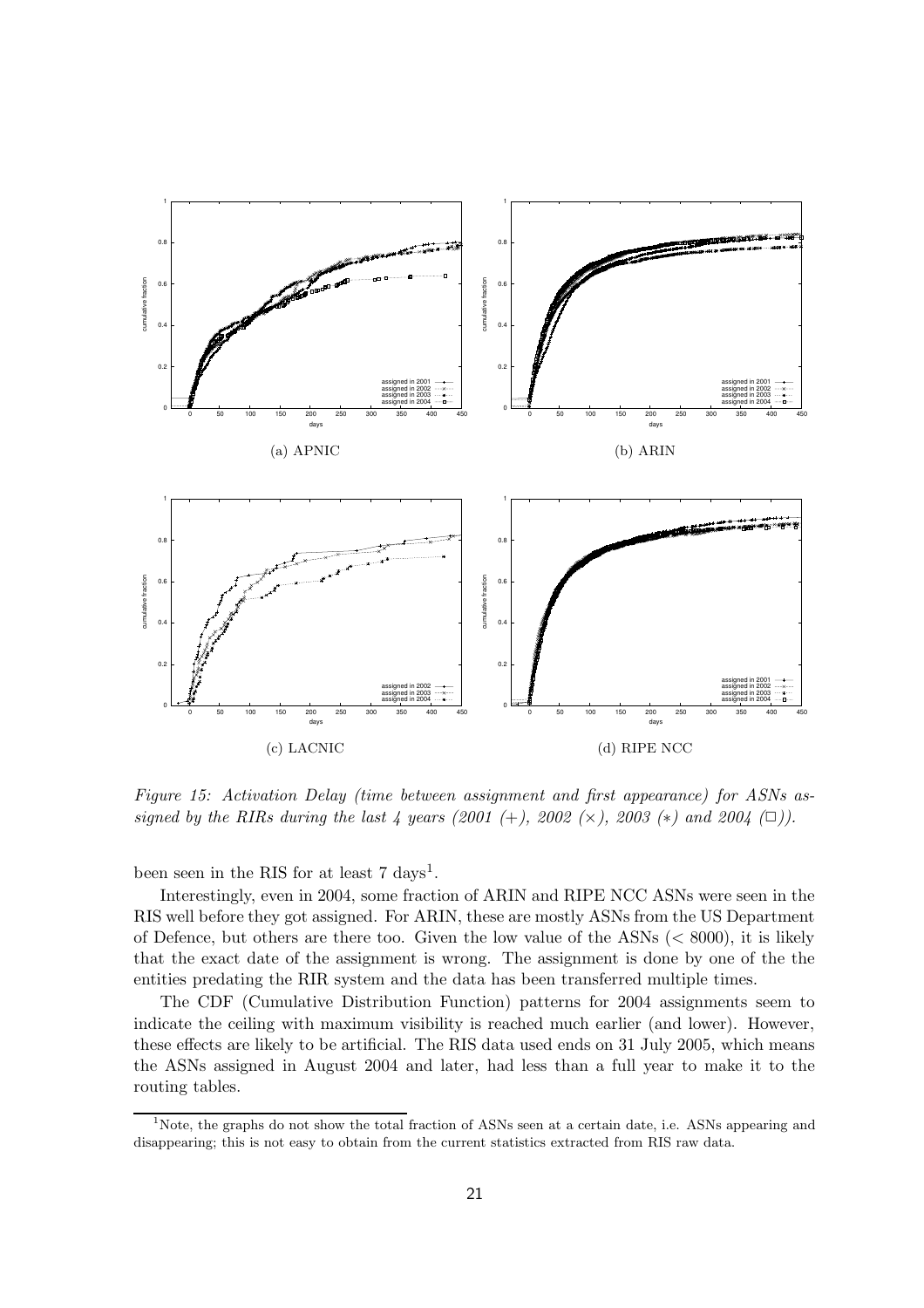#### 12.2 By registry

Figure 15 shows the same data as in section 12, but now grouped by RIR, plotting the activation delay of the 4 years in one graph. For RIPE NCC, the curves almost overlap in the first part, indicating a 80% statistical probability for an ASN to make it's appearance in RIS within  $\approx 6$  months (180 days) after being first assigned.

#### 12.3 Discussion

ARIN [7] has the policy that the requestor of an AS must have plans to use it within 30 days of assignment. The RIPE NCC does not have a policy, but a public discussion [18] showed that people thought that it would be reasonable for an AS to appear within 3 months after assignment.

Looking at the curves in Figure 14 or 15, you will see that in practice, the situation is different. In the case of ARIN only about 40% of the ASNs appear within 1 month, the time specified in their policies. In the case of the RIPE NCC, 1 out of 3 ASNs does not appear within 3 months.

You will also see the curves flatten off at about  $80\%$  after one year. In other words, some 20% of the assigned ASNs are never used, even though a "demonstrated need" was shown at the time of the assignment.

### Modeling of the Data.

#### 13 When will the Internet run out of 16 bit ASNs?

In section 8.3, we presented several statistics on the growth rates of RIS and RIR ASN counts. Each of these touches upon different aspects of the ASN assignment and deployment processes. When it comes to the question how long we have before the internet runs out of 16 bit ASN, it is in our opinion best to look at the rate of first assignment. The last, most recent, assignment dates for the ASNs includes a fraction of reiussued ASN and thus would provide a biased view on the depletion of the pool of unallocated, never used, AS numbers.

Figure 8 showed the first assignment rate to fluctuate around an average of 284 since 1 January 2002. Extrapolating this into the future, we can estimate when the last available, unallocated 16 bit ASN will be issued. On 31 July 2005, the RIRs had used 33681 of the 64511 avaiable ASN. This leaves us with  $30830/284 = 108.5$  months or 9 years for the remaining ASN to be assigned. Taking the error estimate on the average assignment rate into account, this statistic projects 16 bit ASN to run out in 8 to 11 years.

If a more aggressive recovery approach was being used and all ASN disappearing from RIS after 31 July 2005 were to be reclaimed, the net growth rate would be  $(284 - 105)$  =  $179 \pm 53$  ASN/month. In this case the pool would last for  $15 \pm 4$  years.

Finally, if all ASN not seen in the routing table at present and disappearing from this table in future could be reclaimed, the net growth of unallocated ASNs would become equal to the net growth rate of the routing table, i.e.  $160 \pm 40$  ASN/month. On 31 July 2005, 20400 ASN were seen in the routing table, leaving some 44000 to be (re-)assigned. With the present growth that would take  $23 \pm 5$  years.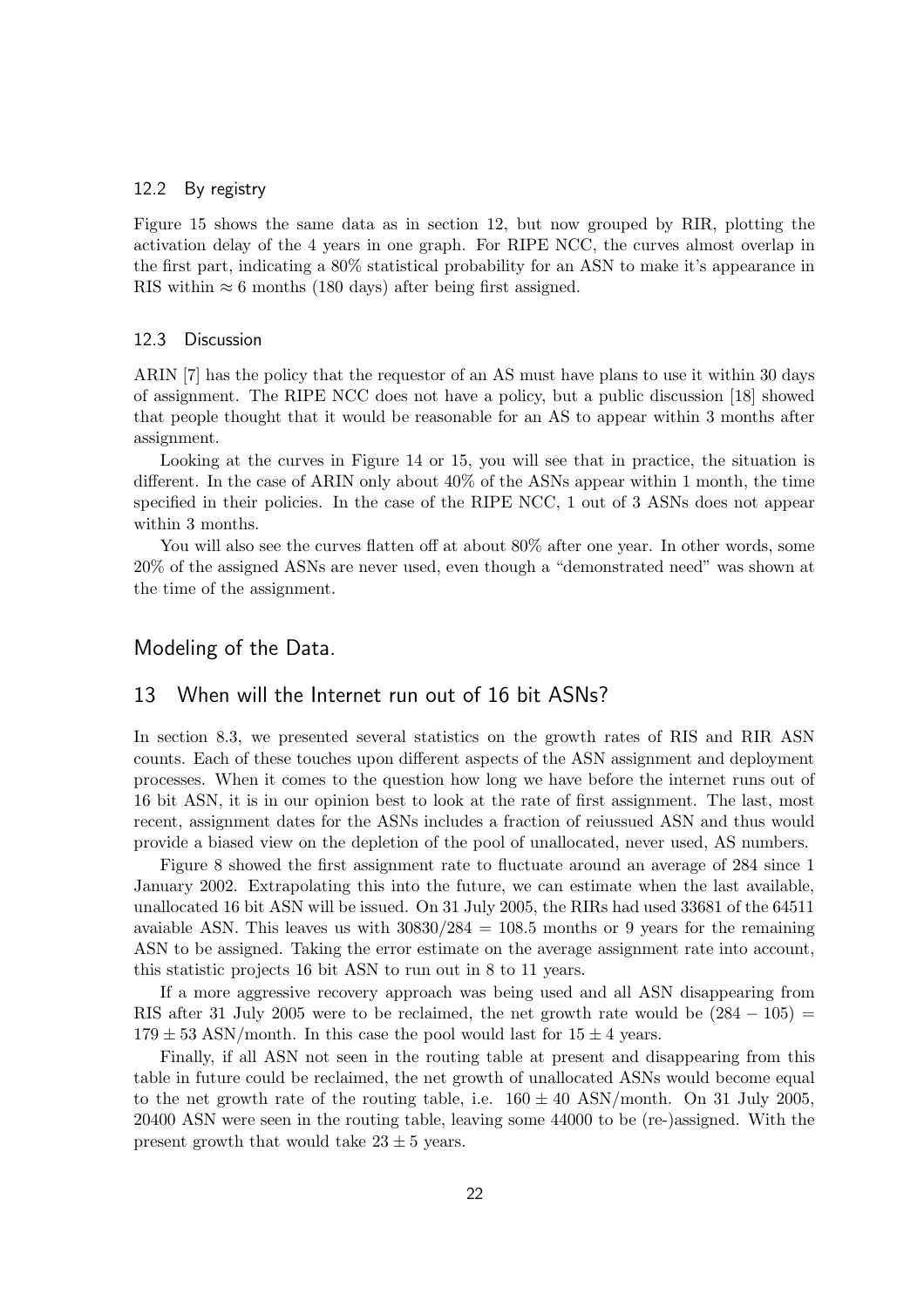The first case  $(9 \pm 1 \text{ years})$  is slightly worrying. A proposal to increase the number of bits for an ASNs to 32 exists. If this proposal would be implemented, the number of ASNs will increase to  $4.2 \times 10^9$  ASNs and the pool would last for a very long time.

However,  $9 \pm 1$  years means that the Internet community only has some 8 years to standardize, implement and deploy 32 bit ASN. This is relatively short, considering the complexity of the problem.

All these expectations assume that the RIR policies will remain unchanged.

### 14 ASN Assignment Policy Changes

Besides increasing the number of bits, another way to make the pool of ASNs last longer, would be to change the ASN assignment policies. From the data in this paper, we can suggest several possibilities.

The RIRs could reconsider the "demonstrated need" criteria currently used. 20% of the recently assigned ASNs never appear on the Internet and only 63% of all ASNs are actively being used. This suggests that it is too easy to "demonstrate need" even if you do not have an actual need. Stricter criteria could be put in place. The implementation of this idea is left to the policy working groups of the RIRs.

Another approach would be to actively recover unused resources. So far, there has been no good mechanism for this. However, APNIC and RIPE NCC are now looking into certification of resources [19,20]. When this is implemented, each ASN assigned would be accompanied by an electronic document showing who can use the ASN and during which time period. With certification, recovery would be easy. If a certificate expires, the resource is no longer needed and can be reassigned.

From the data in this paper, it appears reasonable to initially assign ASN for a period of 1 year. If the ASN shows up in the routing tables during that year, the certificate can be extended. If not, the certificate can be revoked and the ASN reassigned. This ensures that the 20% of the ASNw assigned but never used, would be recovered and the growth rate would slow down by about 20%.

For ASNs that appear in the routing system, the certificate can be extended, for example for another period of 1 year, allowing the site to continue to use the number without interruptions or the need to renumber to a different ASN. If a site stops using an ASN, the certificate will expire and the resource can be reassigned.

A combination of RIS and registry data can be used to automatically warn sites that a certificate is about to expire and even automatically extend certificates. Only for ASN that are intentionally not visible, would LIRs have to take action.

This mechanism does require that sites peering with an AS will have to check the validity of the accompanying certificate before accepting routes from it. However, as securing the routing system is likely to become standard practice, this will not create much overhead.

### 15 Conclusions

In this paper, we studied ASN assignments by the RIRs and the number of unique ASNs seen by routers on the Internet.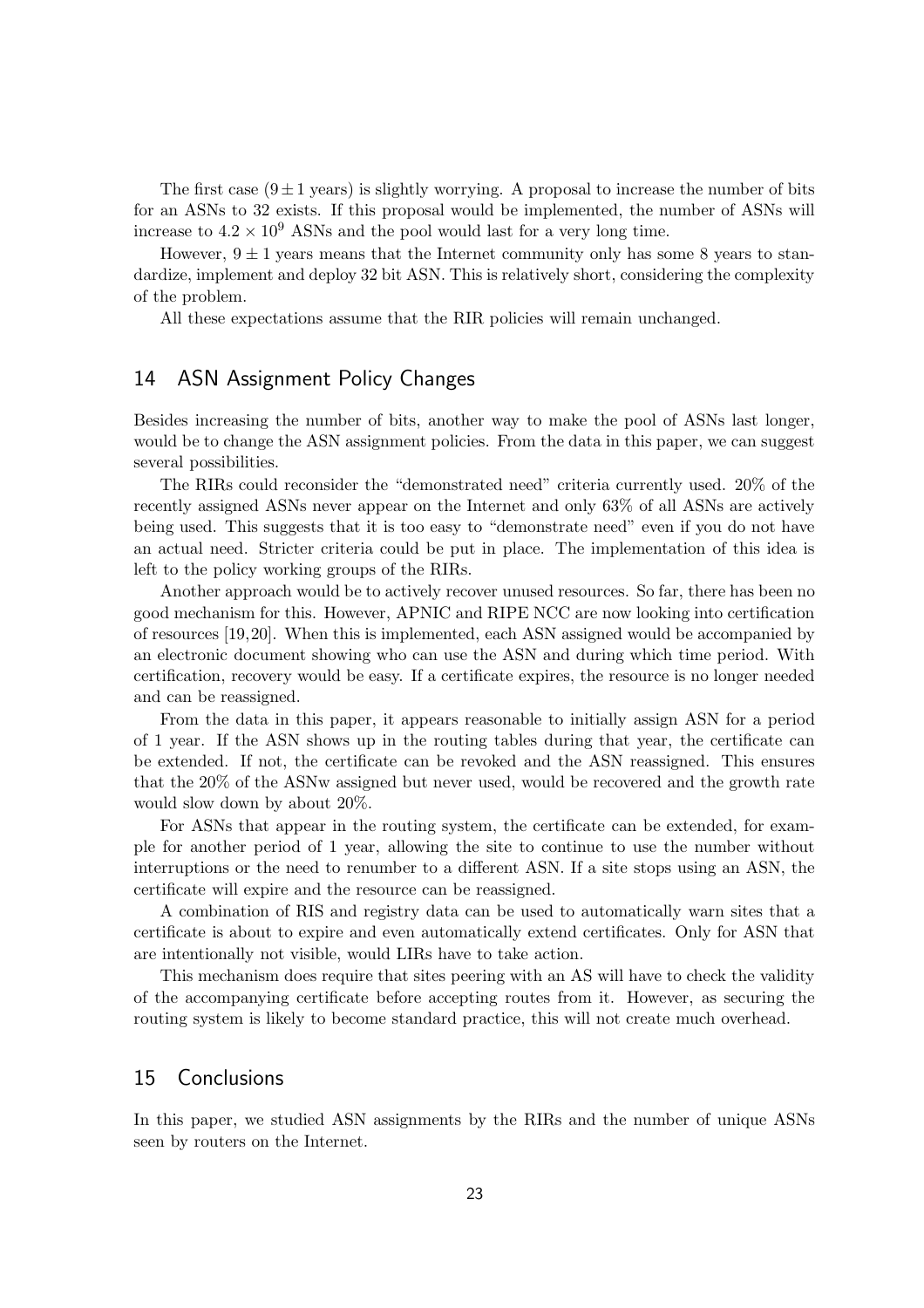The rate of ASNs assigned by the RIRs is about  $284 \pm 43$  ASN/month. At this rate, all available ASNs will have been assigned somewhere between 2013 and 2016.

By comparison, the routing table only grows by about  $183 \pm 44$  ASN/month. We have shown that are two reasons for this:

- 1. ASNs that are assigned, based on future plans, but are never actually used, or used in such a way that they are not visible on the global Internet. However, we believe that the impact of the latter is small.
- 2. ASNs that were once seen but are no longer in use.

If all these ASNs could be recovered, the pool of ASNs would last until somewhere between 2025 to 2030. One way to accomplish this would be through the use of certification of ASNs.

It can take considerable time for ASNs to appear in the RIS after being assigned. About 10% of the ASNs assigned in the RIPE region in recent years never show up in the routing tables, with higher numbers for the other regions. It could be that the criteria used to decide whether to assign an ASN are too weak.

If the present situation continues, the pool of ASNs will soon run out. LIRs need to start to considering deployment plans for 4-byte ASNs.

### Acknowledgments

The authors would like to thank Alex Le Heux, for investigating what happened to the ASN missing from the RIPE NCC statistics, Tony Bates (CISCO), Philip Smith (CISCO) and Geoff Huston (APNIC) for running the CIDR report, Cathy Murphy (ARIN) for the explanation of the ARIN ASN numbers, Daniel Karrenberg, Leo Vegoda and Filiz Yilmaz for their feedback on this paper, all colleagues from RIPE NCC involved in the RIS project, all staff from the 5 RIRs involved in maintaining the statistics files, and finally Adrian Bedford for his comments on the English.

This paper was written in a large part while waiting for various modes of transportation. HU would like to thank the Nederlandse Spoorwegen (Dutch Railways) and Delta Airlines for all train and plane delays, without them, he would not have found the time to finish this paper.

### References

- [1] Y. Rekhter, T. Li and S. Hares (editors), "A Border Gateway Protocol 4 (BGP-4)", draft-ietf-idr-bgp4-26.txt (work in progress).
- [2] H. Uijterwaal, Results presented in the RIPE Routing WG, RIPE44, http://www.ripe. net/ripe/meetings/ripe-44/presentations/#routing, January 2003.
- [3] R. Wilhelm, Results presented at the RIPE 50 meeting, http://www.ripe.net/ripe/ meetings/ripe-50/presentations, May 2005,
- [4] Q. Vohra, E. Chen, "BGP support for four-octet AS number space", draft-ietf-idr-as4bytes-10.txt (work in progress).